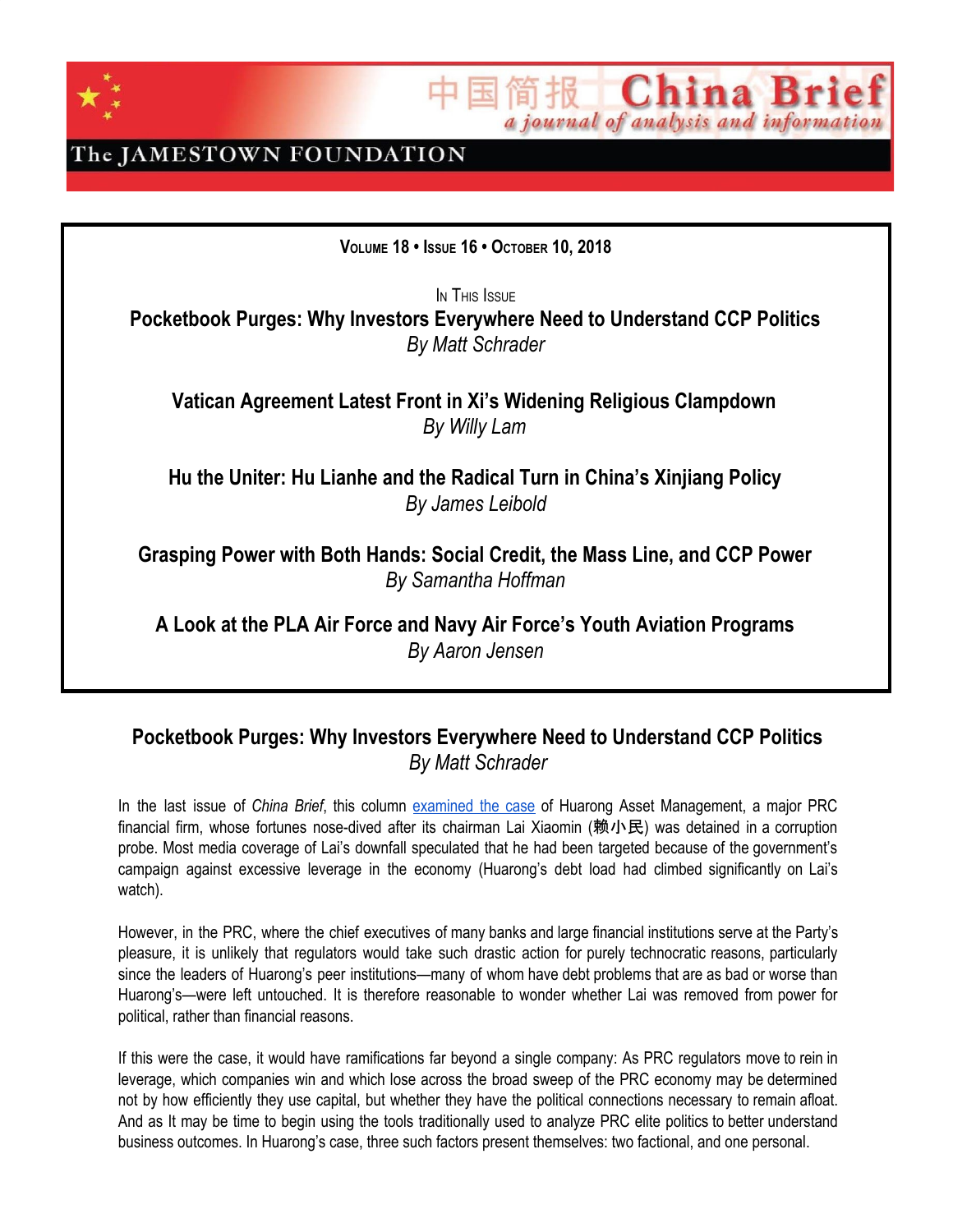#### **Factional Factors: The Shanghai Connection**

It might seem strange to talk about 'factions' in CCP politics in an era where CCP General Secretary Xi Jinping appears to rule unchallenged. But it is unlikely that Xi's dominance has put a complete end to jockeying between political 'factions' centered around individuals, geographical regions, or interest groups. Analysis of these factions may offer several clues to Huarong's downfall.

For example, for the past two decades one of the touchstones of PRC elite political analysis has been the existence of a "Shanghai faction" (上海帮) centered around former CCP General Secretary Jiang Zemin [\(China](https://jamestown.org/program/xi-jinping-become-emperor-life/) Brief, November 10 2017). Both Xi and his predecessor Hu Jintao have had to contend—with varying degrees of success—with roadblocks thrown up by the Shanghai faction.

The Shanghai connection is relevant in this case because of Huarong's institutional pedigree. Huarong was created to manage the bad debts of Industrial and Commercial Bank of China (ICBC; 工商银行), China's largest bank. Huarong was seeded at birth with ICBC's personnel and business culture (including ICBC's reputation as the best run of China's four largest banks) **[1]**.

Although, like China's other largest state-run banks, ICBC is headquartered in Beijing, the company is known as a redoubt of the Shanghai faction. This is reflected in the background of its top personnel. From 2005 to 2016, ICBC was headed by Jiang Jianging (姜建清; no relation to the former general secretary), an unusually long tenure for the head of a major Chinese bank. Jiang was educated at Shanghai Jiaotong University—Jiang Zemin's *alma mater*—and spent his entire career prior to 1999 in Shanghai ([China](http://www.chinavitae.net/biography/Jiang_Jianqing/career) Vitae). It is unusual for someone of such a geographically uniform background to reach such a senior rank in China's party-state bureaucracy. Both Jiang's successor as chairman and the bank's current second-in-command also have very strong links to Shanghai and its immediate vicinity, and, similar to Jiang's unusual trajectory, have spent their entire careers with ICBC **[2]**.

Publicly available documents do not detail the extent to which Huarong's ties to ICBC persist in the form of cross-held assets or liabilities. But there have been public reports indicating that a large part of the ICBC debt Huarong was created to retire is, in fact, still held on its books. ICBC was one of the first places new Huarong CEO Wang Zhanfeng visited upon taking over from Lai. [\(Sina](http://finance.sina.com.cn/money/bank/gsdt/2018-05-07/doc-ihacuuvu3764201.shtml), May 7). A strike upon Huarong might be, in at least a peripheral way, a strike upon the Shanghai faction via its central financial institution.

### **Factional Factors: Wang Qishan and Guangdong**

Another factor worth considering is the background of the individuals chosen to replace Lai Xiaomin and his top lieutenants. Li Yupin, who was head of Huarong's internal discipline committee under Lai, was removed from his post 11 days after Lai's resignation [\(HKExNews,](http://www.hkexnews.hk/listedco/listconews/SEHK/2018/0831/LTN20180831031.pdf) August 31). In PRC state-led corporations, the internal discipline committee has two main jobs: combatting graft and ensuring political discipline, making it an important political post.

Lai Xiaomin and Li Yupin's replacements—Wang Zhanfeng and Wu Jinglong, respectively—were both drawn from the Guangdong branch of the China Banking and Insurance Regulatory Commission (CBIRC), China's top banking regulator ([Caixin](https://www.caixinglobal.com/2018-06-01/scandal-ridden-huarong-gets-new-anti-graft-chief-101260588.html), May 31). Among parts of China's financial professional community, the Guangdong branch of the CBIRC is known as a stronghold of Wang Qishan, who currently serves as PRC vice president. Wang cut his professional teeth in financial roles, gaining a reputation as one of the CCP's most talented financial troubleshooters. In 1998 Wang was made vice-governor of Guangdong Province and tasked with overseeing a cleanup of the province's financial sector in the wake of the Asian Financial Crisis ([Brookings\)](https://www.brookings.edu/wp-content/uploads/2018/03/china_20180318_wang_qishan_profile.pdf).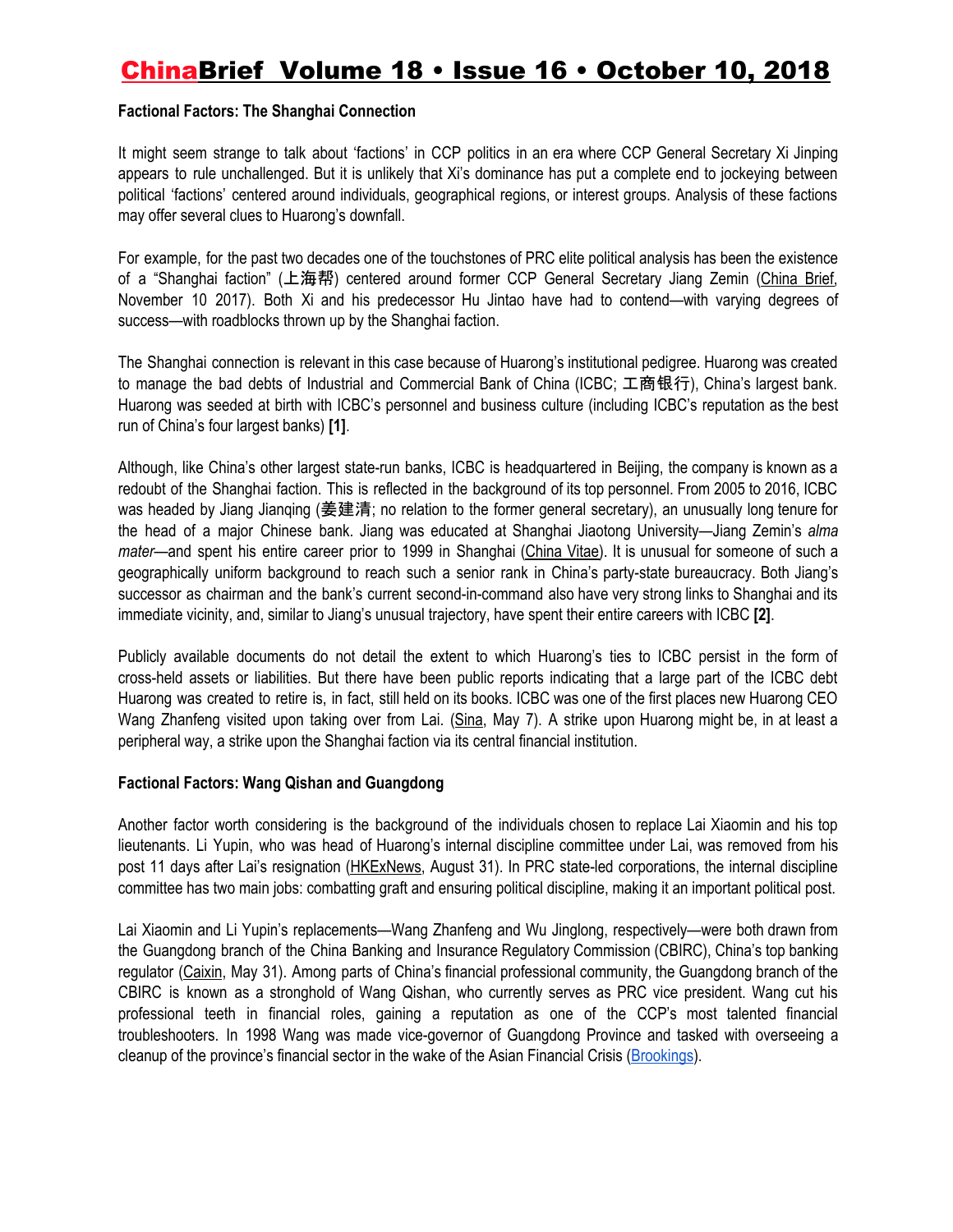When Xi Jinping launched his ferocious anti-corruption campaign in 2012, he turned to Wang Qishan as his enforcer, later elevating Wang to the VP slot. Wang's clout in the financial and discipline bureaucracies make him the most powerful person in the PRC outside of Xi himself. Were the move against Lai an attempt to diminish the influence of the Shanghai faction, elevating personnel from an institution under Wang's control would be a logical follow-on step.

### **The Personal Factor: A Ten-Year Grudge**

Unconfirmed reports in PRC media after Lai's downfall hinted at another possible cause. One article detailed the circumstances behind Lai's arrival at Huarong, saying that he had been transferred there from a post at CBIRC headquarters in Beijing after getting on the wrong side of a "leader's secretary" ([360doc7.net](http://www.360doc7.net/wxarticlenew/747385487.html), April 20). It is reasonable to assume that the leader in question was Liu Mingkang, the head of the CBIRC at the time; secretaries of lower-level leaders would not have had the power to effect a transfer a senior employee. The report contains the additional corroborating detail that the secretary then took the position Lai had previously held as the CBIRC's official spokesperson.

This description appears to match the career path of an official named Liao Min (廖岷), who did indeed move from the role of secretary to spokesperson in early 2009, soon after Lai Xiaomin departed for Huarong [\(Baike\)](http://www.baike.com/wiki/%E5%BB%96%E5%B2%B7). Liao Min's career progress stalled afterwards, but his fortunes turned around in 2016 when Liu He—Xi Jinping's economic czar and current pointman on Sino-US trade negotiations—tapped the Oxford-educated Liao to run a sub-office in the Office of the Central Leading Group for Financial and Economic Affairs, one of the PRC's most powerful economic policymaking bodies. In May 2018, one month after Lai's downfall, Liao's star rose even further, when he was promoted to Deputy Director of the General Office of the Central Financial and Economic Affairs Commission, and made a Vice Minister of the PRC Finance Ministry. If Liao had indeed continued to hold a grudge towards Lai Xiaomin, he would have been well-place to act upon it.

### **Conclusion**

The above factors are admittedly speculative, and difficult to definitively prove. Individuals like Lai Xiaomin lead complex lives, and run even more complex institutions. Any number of unseen factors could have combined to bring him low. Such is the difficulty of political analysis in an opaque system like the PRC's.

The economic effects of Lai's downfall, on the other hands, have been far from opaque. As of this writing, Huarong's share price was down almost sixty percent from the day the CCP investigation into Lai was announced, representing a shareholder's equity loss of approximately \$14 billion, a significant portion of which has been borne by foreign investors. Huarong Asset Management's largest non-state shareholder, for example, is not a Chinese company; it is the prominent American private equity firm Warburg Pincus ([Huarong](http://www.chamc.com.cn/en/images/InvestorRelations/RegularReports/2018/04/25/3ABF58C0F18E946D8D082EA7D8673780.pdf) Annual Report, 2017). Also, up until very recently, Huarong was included on MSCI's China Index, an index of PRC firms listed on foreign exchanges widely used in investment decisions by asset managers, pension funds, and other institutional investors in the United States and other industrialized democracies. Anyone invested in Huarong through MSCI-based indices would have taken significant haircuts on their investments.

Huarong's case demonstrates that at least *attempting* to understand the intricacies of PRC politics will become increasingly important to people far removed from the narrow specialization of CCP elite politics. Rarely will surface-level due diligence reveal the most important parts of the story. China's financial institutions remain under strict Party control, and, as China's capital markets become more intertwined with the rest of the world's, foreign investors who do not educate themselves about how CCP politics can affect business outcomes may find themselves more and more likely, as in the case of Huarong Asset Management, to be left holding the bag.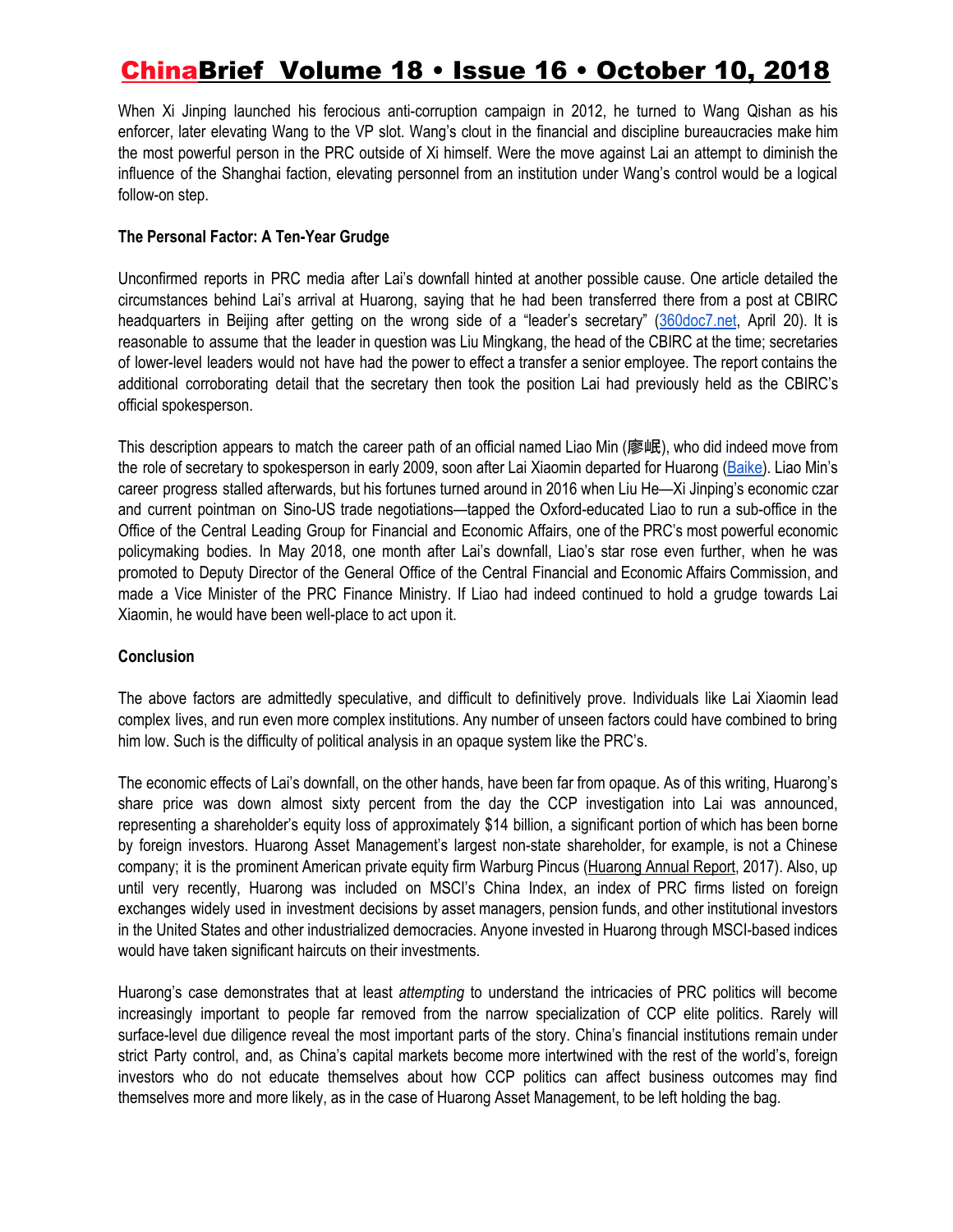*Matt Schrader is the editor of the Jamestown China Brief. Follow him on Twitter at @tombschrader.*

### **Notes**

**[1]** Sources are the author's conversations with PRC financial industry professionals.

**[2]** For more detail, see the backgrounds of Yi [Huiman](https://www.bloomberg.com/research/stocks/people/person.asp?personId=44734775&privcapId=23734930) and Gu [Shu](https://www.bloomberg.com/research/stocks/people/person.asp?personId=44734781&privcapId=23734930) (ICBC's current chairman and president, respectively).

*\*\*\**

### **Vatican Agreement Latest Front in Xi's Widening Religious Clampdown** *By Willy Lam*

A new agreement between the PRC and the Vatican on the joint appointment of bishops demonstrates that the administration of CCP General Secretary Xi Jinping appears to have won a modicum of international approval for its domestic religious policy. The deal went forward despite substantial criticism of Pope Francis, based on the CCP's abysmal—and worsening—track record in protecting freedom of belief. In recent years, Xi has doubled down on his policy of "Sinicizing" foreign religions such as Islam and Christianity, code for, rendering them compatible with core CCP values, including unreserved loyalty to the Party. The Sinicization campaign has resulted in campaigns of religious persecution, targeting both Muslims and Christians, of an intensity unheard of since the Cultural Revolution.

### **"They Will Suffer"**

The provisional agreement between the Vatican and the Party—whose contents have remained under wraps—does not mean Beijing will improve its treatment of Catholics in both official and "underground" churches. (China's estimated 12 million Catholics are divided between those who attend churches run by officially sanctioned, CCP-led Chinese Catholic Patriotic Association [CCPA], and those who remain underground. The latter insist on professing loyalty to the Holy See rather than the CCP; Radio [Free](https://www.rfa.org/english/news/china/agreement-09242018130857.html) Asia, September 24; [South](https://www.scmp.com/news/china/politics/article/2165334/vatican-signs-deal-china-bishop-appointments) China [Morning](https://www.scmp.com/news/china/politics/article/2165334/vatican-signs-deal-china-bishop-appointments) Post, September 22).

In a late September interview with media from around the world, Pope Francis acknowledged that affiliates of the unofficial church might be left worse off by the deal. "It's true, they will suffer," the pontiff said, referring to the plight of underground Catholics ([Associated](http://time.com/5406614/pope-francis-beijing-bishops-china/) Press, September 26). While the pope insisted that the agreement would give the Vatican veto power over the appointment of bishops within the PRC, there is no guarantee that CCPA-affiliated or unauthorized churches would be spared the tight grip that the party-state apparatus exercises over both Catholics and Protestants. It is perhaps for this reason that Cardinal Joseph Zen of Hong Kong, a longtime critic of the Beijing regime, called the preliminary agreement "a betrayal." "The Chinese government will succeed in eliminating the underground church with the help of the Vatican," Zen said in Hong Kong [\(Ucanews,](https://www.ucanews.com/news/cardinal-zen-rues-betrayal-of-chinas-underground-church/83483) September 28; Apple Daily [\[Hong](https://hk.news.appledaily.com/local/daily/article/20180923/20506156) Kong], September 23).

It is possible that the "provisional agreement," which the Pope characterized as "not political but pastoral," will undergo further revision. It could also be a prelude for the Vatican to switch diplomatic recognition from Taiwan to the PRC. Regardless, it remains painfully obvious to the nation's estimated 67 million Christians that the Xi administration has, in tandem with its stranglehold over ideology and propaganda, continued to tighten already-stringent control over Christianity in China **[1]**. Even many "official churches" have found little protection, despite their being directly under the supervision of the Communist Party's ascendant United Front Department.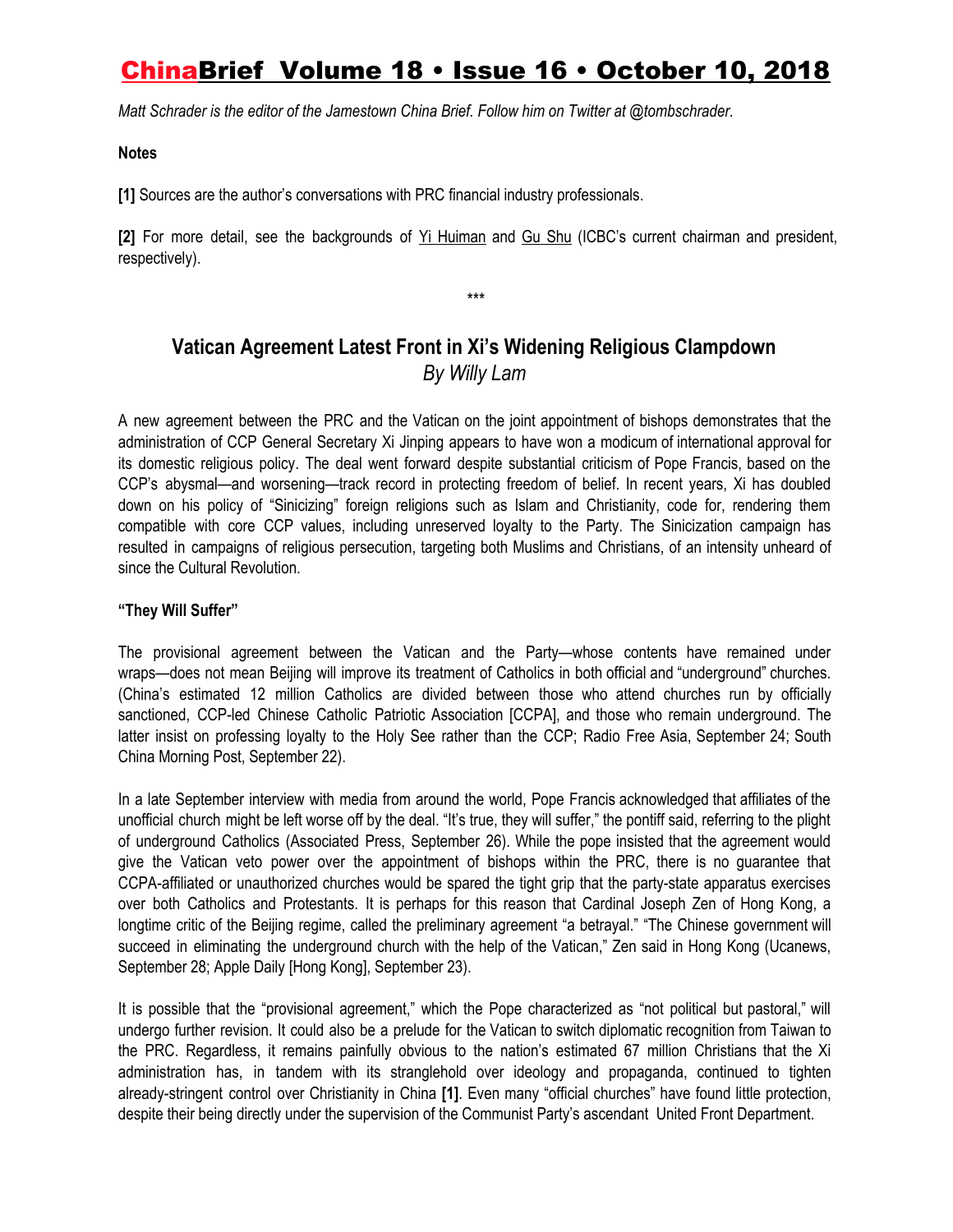Since the spring, well-established Protestant house churches in big cities ranging from Beijing to Chengdu have been forcibly closed by police ([Voanews.com](https://www.voanews.com/a/beijing-charges-shuttered-church-after-eviction/4588668.html); September 26; [Christiantoday.com,](https://www.christiantoday.com/article/china-outlaws-large-underground-protestant-church-in-beijing/130404.htm) September 10). A member of the Beijing-based Zion Church said that believers are no longer allowed to worship in premises they had used for years. Many worshippers were subject to interrogation by police—and threatened with harm to themselves and their family if they continued to attend services **[2]**. Since last year, both official and house churches have been forced to install 24-hour video surveillance systems connected to police computer systems. Many churches are now guarded day and night by police or members of neighborhood vigilante groups [\(Christiantoday.com](https://www.christiantoday.com/article/chinese-christians-forced-to-set-up-surveillance-cameras-in-their-churches/107182.htm), April 11, 2017; [Premierchristianradio.com,](https://www.premierchristianradio.com/News/World/China-Christians-clash-with-police-as-government-forces-church-to-install-CCTV) April 3, 2017).

### **Putting "Sinicization" into Practice**

The legal basis for this, the most severe suppression of religion since the Cultural Revolution, are the recently revised *Regulations for Religious Affairs*, which came into effect in early 2018. The regulations stipulate that worship and missionary activities must take place "in registered sites" approved by the police. Church organizations must secure "registration certificates for sites for religious activities" from the authorities. This amounted to a further blow to the legal status of house churches, exposing their personnel as never before to harassment and imprisonment. Churches have to accept regular "supervision and inspection" of their religious and accounting practices by government religious bodies. Financial and other contributions from overseas organizations are forbidden. Most significant is the stipulation that religious activities "must not endanger state security, damage social order … or hurt national interests." Nor are religious organizations and individual believers allowed to "damage national unity, split up the nation or perpetrate terrorist activities" [\(Ucanews.com,](https://www.ucanews.com/news/china-church-further-squeezed-by-revised-regulations/81469) February 8, 2018; [Gov.cn,](http://www.gov.cn/zhengce/content/2017-09/07/content_5223282.htm?from=timeline) September 7, 2017).

Xi's plan for religion—and in particular Christianity—is "Sinicization" (中国化), a concept found in nowhere in the country's statue books. The term implies that key Christian teachings of the church must be rendered compatible with "socialism with Chinese characteristics", and that all churches must follow the leadership of the CCP and its "leadership core," meaning Xi himself. Sinicization became policy when Xi cited it in his "Political Report to the 19<sup>th</sup> Party Congress" last October, wherein he noted that the party must "fully implement the basic goals of the party's religious work, uphold the Sinicization of religion, and enthusiastically provide guidance to religion so that it can be compatible with the socialist society" [\(Gov.cn](http://www.gov.cn/xinwen/2017-10/27/content_5234901.htm), October 27, 2017). Xi first mooted Sinicization in a United Front Work meeting in 2015, when he laid down his "four must-dos" policy: "We must uphold the direction of Sinicization; we must uphold the legal level of religious work; we must dialectically view the social function of religion; we must put emphasis on developing the [political] functions of members of religious circles" [\(Zhejiang](http://zjnews.zjol.com.cn/system/2015/07/06/020725157.shtml) Daily, July 6, 2015; [Xinhua](http://bbs1.people.com.cn/post/2/1/2/148468352.html), May 20, 2015).

With Sinicization, Xi has departed sharply from the relatively tolerant religious policies of his two predecessors, former CCP general secretaries Jiang Zemin and Hu Jintao. "The principle under which we handle relations with our religious friends is unity and cooperation in politics and mutual respect in the areas of thoughts and beliefs," Jiang said in 1991. He added that the party and religious groups "respect each other in terms of ideas and beliefs. And this will never change" ([People's](http://cpc.people.com.cn/GB/64162/64165/76621/76653/5290615.html) Daily, January 13, 1991). The former party chief also warned against using "leftist"—meaning ultra-conservative—tactics against religions. "We should not use a 'leftist' attitude toward religious beliefs just because Communists are atheists," he said in 1990. "We cannot indiscriminately interfere with the beliefs of non-party members" **[3]**.

Hu Jintao, who ruled from 2002 to 2012, was notoriously harsh toward Tibetans during his term as party secretary of the Tibet Autonomous Region from 1988 to 1992. After 2002, however, he repeatedly urged party cadres to "comprehensively and correctly implement the party's policy regarding the freedom of religion, insist upon unity and cooperation in political [issues] and mutual respect in terms of beliefs" ([China.com.cn,](http://www.china.com.cn/guoqing/zhuanti/2015-12/30/content_37422083_7.htm) December 30, 2015).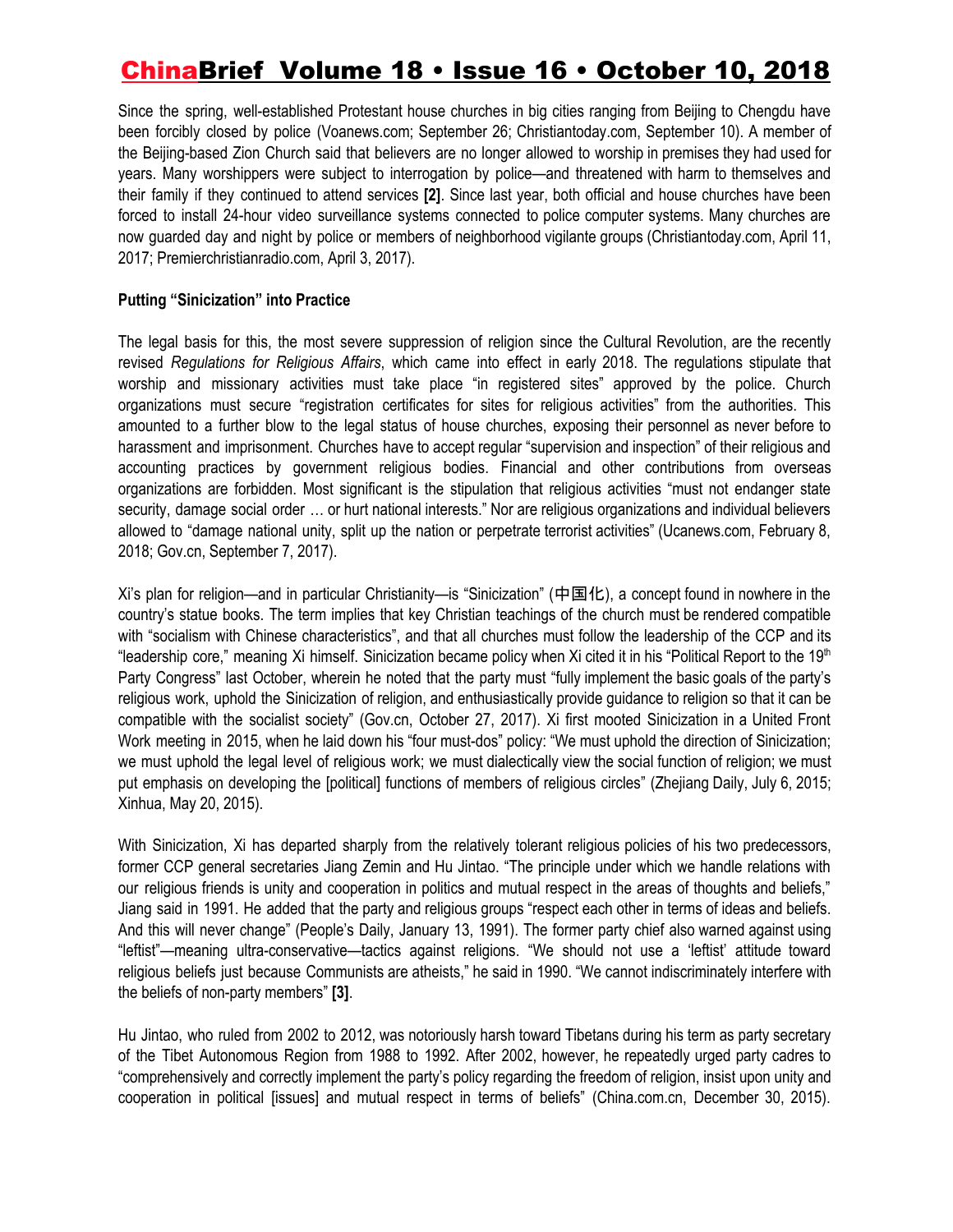Overall, Hu maintained Jiang's key religious dictum, including Christianity: "seeking unity and cooperation in politics, and [maintaining] mutual respect regarding beliefs" [\(CPPCC](http://www.rmzxb.com.cn/c/2014-02-26/298104.shtml) Net, February 26, 2014; [Gov.cn,](http://www.gov.cn/ldhd/2007-12/19/content_838664.htm) December 19, 2007).

#### **"Scorched Earth" Policy towards Uighur Muslims**

Xi's measures toward Muslim Uighurs in Xinjiang, however, are more than simply a departure from his predecessors' edicts; they have taken on the characteristics of a scorched-earth policy, one verging upon cultural and ethnic cleansing. In this, Xi's goal appears to be less an attempt to render Islam compatible with socialist values, than brutal suppression of the religious practices and ethnocultural identity of Xinjiang's estimated nine million Uighurs. Reports by Western news agencies and international human right watchdogs say that as many as 1 million Uighurs, mostly male, are locked up in institutions similar to WWII internment camps.

While the PRC government claims the camps are re-education facilities geared toward "curing" Uighurs of their separatist and terrorist proclivities, the reality is much more horrific. Inmates guilty of no specific crimes are separated from their families and subjected to bodily and mental torture. Only the small minority who convince their Chinese guards that they have forsworn Islam and embraced CCP teachings are released. "The human rights violations in Xinjiang today are of a scope and scale not seen in China since the 1966-1976 Cultural Revolution," said Human Rights Watch in a report on Xinjiang. "The establishment and expansion of political education camps and other abusive practices suggest that Beijing's commitment to transforming Xinjiang in its own image is long-term" [\(Human](https://www.hrw.org/report/2018/09/09/eradicating-ideological-viruses/chinas-campaign-repression-against-xinjiangs) Rights Watch, September 9; Amnesty [International](https://www.amnesty.org/en/latest/news/2018/09/china-up-to-one-million-detained/), September 2018; [BBC,](https://www.bbc.co.uk/programmes/p06jvzh2) August 30).

It is a tribute to China's successful global soft-power projection that, while human rights NGOs have highlighted the deepening plight of Christians and Uighurs, few governments and parliamentary bodies have taken the Xi administration to task. Yet the enormity of the suffering and injustice in Xinjiang has finally been taken up by several Western governments. In late August, seventeen members of the US Congress wrote the State and Treasury departments, asking them to consider sanctioning Xinjiang Party Secretary Chen Quanguo and other cadres under the Global Magnitsky Act. The Magnitsky Act was originally designed to target Russian officials, but it has been expanded to allow sanctions for abuses anywhere in the world.

The Congressional letter said Uighurs were "subjected to arbitrary detention, torture, egregious restrictions on religious practice and culture, and a digitized surveillance system so pervasive that every aspect of daily life is monitored" [\(Reuters,](https://www.reuters.com/article/us-usa-china-rights/group-of-u-s-lawmakers-urges-china-sanctions-over-xinjiang-abuses-idUSKCN1LE2MK) August 30). In reaction to a UN report on the mass internment of Uighurs, Secretary of State Mike Pompeo on September 21 criticized Beijing for holding "hundreds of thousands and possibly millions of Uighurs… in so-called reeducation camps where they're forced to endure severe political indoctrination and other awful abuses" (Hong Kong Free [Press](https://www.hongkongfp.com/2018/09/25/time-answers-mass-muslim-detentions-xinjiang-amnesty-international-tells-china/), September 25; Radio Free [Europe](https://www.rferl.org/a/china-muslim-uyghur-christians-pompeo-assails-treatment/29503526.html), September 22). While it is not known whether—and when—Washington may announce sanctions against Chinese officials, the near-universal condemnation of Beijing's draconian religious policy has made a big dent Xi's claim that Beijing is forging a worldwide "community of common destiny."

Dr. Willy Wo-Lap Lam is a Senior Fellow at The Jamestown Foundation. He is an Adjunct Professor at the Center for China Studies, the History Department and the Program of Master's in Global Political Economy at the Chinese University of Hong Kong. He is the author of five books on China, including "Chinese Politics in the Era of Xi *Jinping (Routledge 2015)."*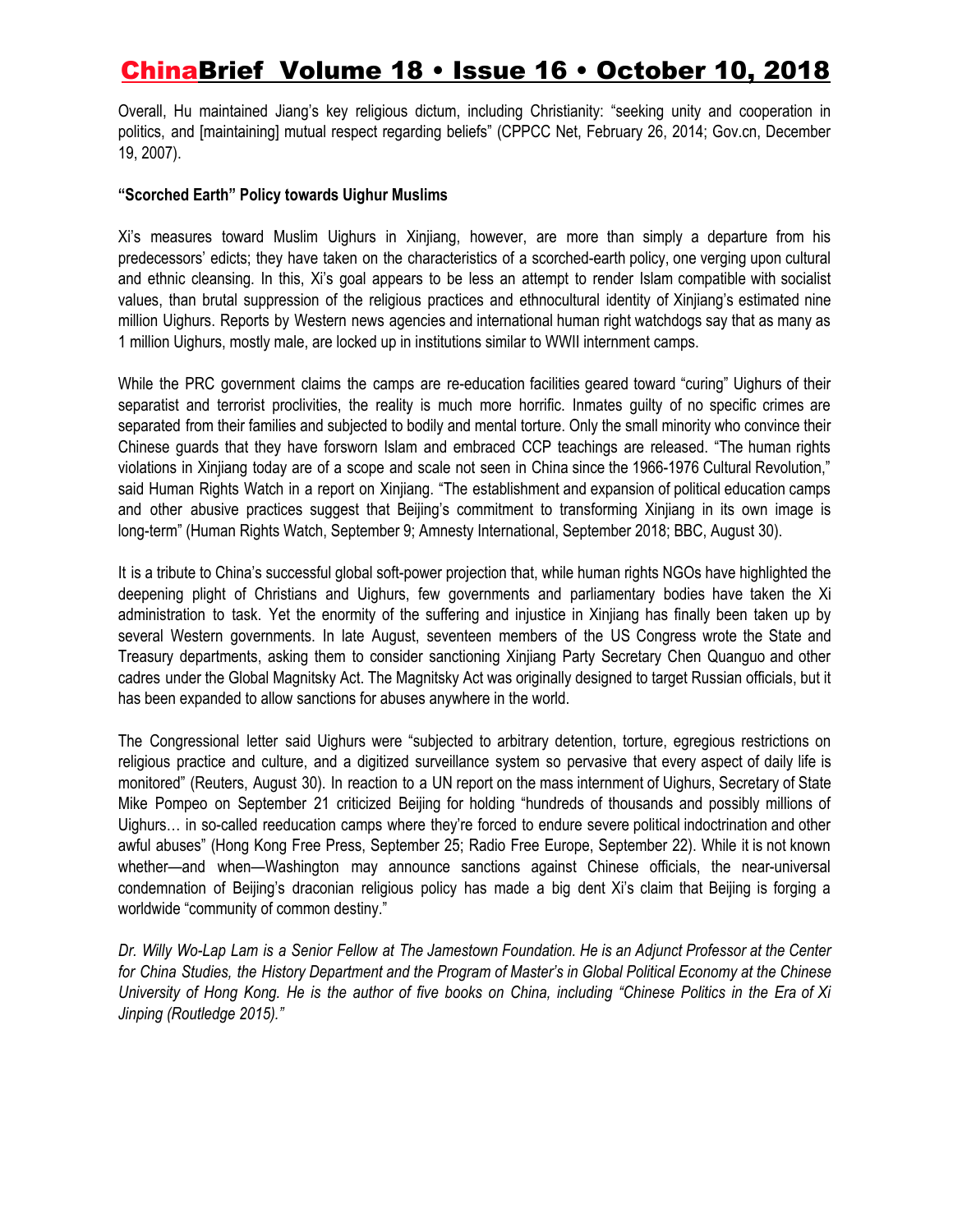### **Notes**

**[1]** As of 2010, there were 67 million Christians (58 million Protestants, nine million Catholics) in China, according to the Pew Research Center. Other independent estimates suggest Christians number between 100 and 130 million. Purdue University expert on Christianity Professor Fenggang Yang projects that if "modest" growth rates are sustained, China could have as many as 160 million Christians by 2025 and 247 million by 2032. See Eleanor Albert, "Christianity in China," Council on Foreign Relations, March 9, 2018, [https://www.cfr.org/backgrounder/christianity-china;](https://www.cfr.org/backgrounder/christianity-china) Antonia Blumbert, "China On Track To Become World's Largest Christian Country By 2025, Experts Say," *Huffington Post*, April 22, 2014, https://www.huffingtonpost.com/2014/04/22/china-largest-christian-country\_n\_5191910.html

**[2]** Author's interview with a member of the Zion congregation, September 2018.

**[3]** See Jiang Zemin, "Maintain the stability and continuity of the party's policy on religion," in *Selected Articles on Religious Work in the New Era*, Beijing: Religion and Culture Press, 1995, p. 210. Also see "We must perform well in work toward religions," in *Selected Articles on United Front Work in the New Period (Sequel)*, Beijing: Central Party School Press, 1997, pp. 287-88.

### **Hu the Uniter: Hu Lianhe and the Radical Turn in China's Xinjiang Policy** *By James Leibold*

\*\*\*

An August 31 hearing of the United Nations Committee on the Elimination of Racial Discrimination (CERD) marked the first appearance of Hu Lianhe (胡联合; literally, "Hu the Uniter") on the global stage. Until recently Hu, one of the leading figures of a new generation of PRC ethnic policymakers, was little known both domestically and internationally.

At the CERD meeting, Hu Lianhe responded to claims that millions of Uyghurs and other Turkic Muslim minorities are being subjected to extrajudicial detention for political indoctrination [\(CERD,](https://www.ohchr.org/EN/NewsEvents/Pages/DisplayNews.aspx?NewsID=23452&LangID=E) 13 August). Reading intently from a prepared statement, Hu denied the existence of "re-education camps" (再教育中心), asserting instead that China is "a victim of terrorism," and that the XUAR has initiated a "special campaign to crack down on violent terrorist activities according to law." This included the trial and imprisonment of "a number of criminals," and the assigning of people guilty of minor offenses "to vocational education and employment training centers…to assist with their rehabilitation and reintegration" **[1]**. Hu's public defense of Xinjiang's "anti-extremism" strategy suggests his close involvement in the policy's design and implementation.

Recent analysis of the shift in CCP policy toward Xinjiang has tended to focus on the role of regional Party boss Chen Quanguo, who has overseen the dramatic securitization of China's far western region ([China](https://jamestown.org/program/chen-quanguo-the-strongman-behind-beijings-securitization-strategy-in-tibet-and-xinjiang/) Brief, 21 Sept 2017). Yet ethnic and frontier governance is a multi-ring circus in China, with a competing matrix of functional bureaucracies and policy options **[2]**. While it is difficult, if not impossible, to tease out every factor affecting policy, the emergence of Hu Lianhe portends a significant shift in both the institutional and policy direction emanating out of Beijing, and suggests that what is happening in Xinjiang is the leading edge of a new, more coercive ethnic policy under Xi Jinping's "New Era" (新时代) of Chinese power, one that seeks to accelerate the political and cultural transformation of non-Han ethnic minorities.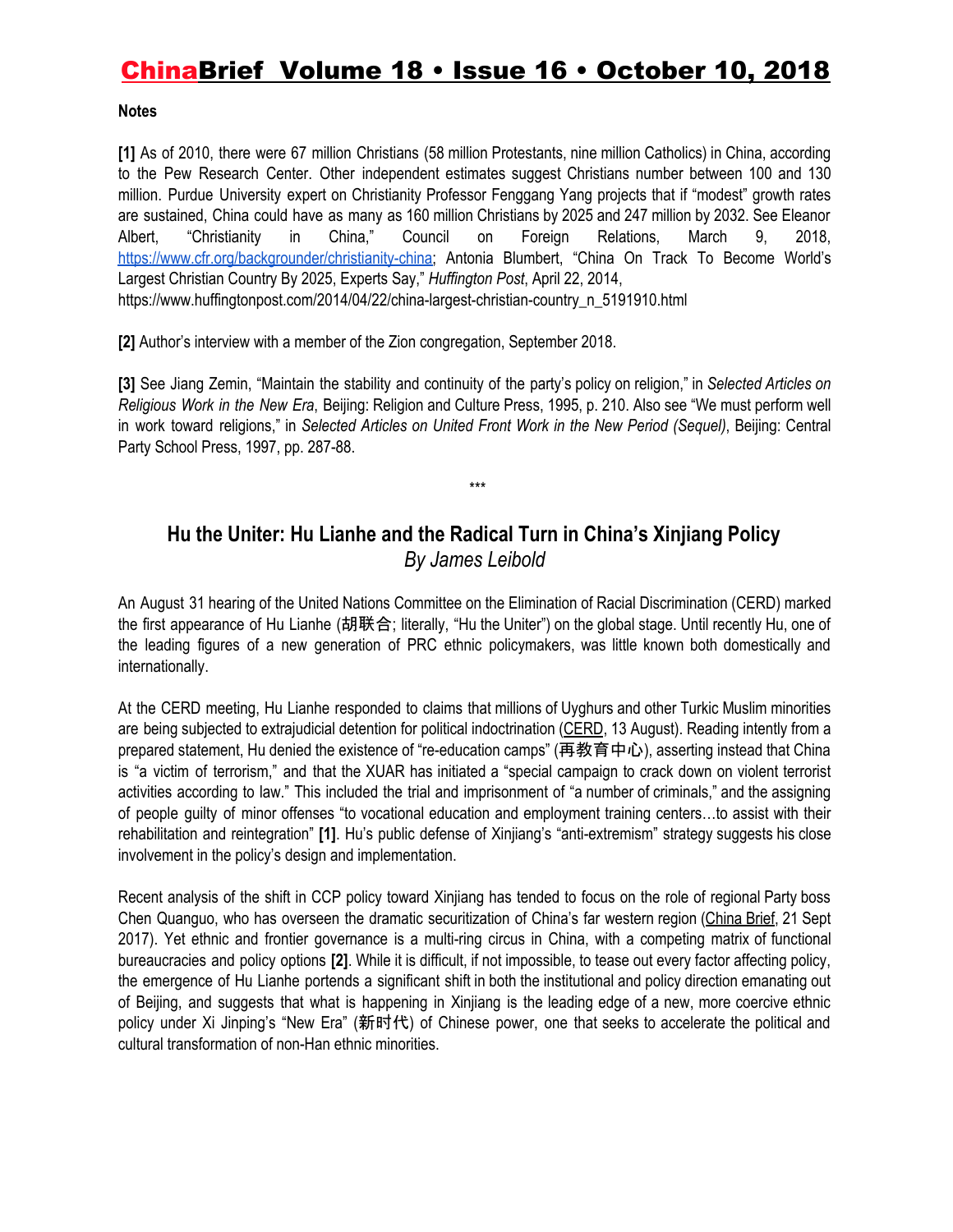#### **The Rise of Hu the Uniter**

Hu Lianhe was listed as an official with the CCP's secretive United Front Work Department (UFWD) at the CERD hearing in Geneva. Like many UFWD operatives, Hu's identity and background are opaque, and he lacks a formal Party vitae. Yet through his prolific academic writing, we are able to piece together a fairly comprehensive biographical narrative **[3]**. He was born in Shaoyang, Hunan in 1968 and earned a bachelor's degree in agriculture, a master's in sociology, and a PhD in legal studies from the CCP's Central Party School in Beijing, where he received a national merit prize for his PhD thesis on terrorism.

By 1999 Hu Lianhe was listed as a researcher at the powerful Central Political and Legal Affairs Committee (中央 政法委, CPLC) in Beijing, the CCP organ overseeing China's massive domestic security and judicial apparatuses. He retained this position throughout most of the 2000s, but was also seconded, first to the Counter Terrorism Research Center at the China Institute for International Strategic Studies—a military intelligence think tank—and then in 2004 to the Center for China Studies (国情研究中心) at Tsinghua University under the directorship of well-known scholar Hu Angang, with whom he would co-author over a dozen papers.

Hu Lianhe's academic research is preoccupied with the question of social stability. He helped pioneer the study of terrorism and counter-terrorism in China, publishing three influential books on the topic, where he analyzes much of the Western literature and discussion about terrorism following the 9/11 attacks. He then widened the scope of his research to explore other sources of instability, such as economic inequality, religious belief, criminality, corruption and mass incidents.

He claims to have developed a scientific and comprehensive "theory of stability." For Hu, the maintenance of stability requires a broader focus than material and economic development, one that incorporates the ways political, cultural, spiritual, and ideological issues also affect stability. Ultimately, stability requires the "standardizing of human behaviour" (规范人的行为) in order to achieve the perfect state of harmony (*[Beijing](http://news.ifeng.com/opinion/politics/detail_2010_07/13/1763456_0.shtml) Ribao*, 13 July 2010). When viewed as a "comprehensive systems engineering project" (全面的系统工程), stability can be literally manufactured through the right blend of governance tools, with rule by law (法治) being the most important instrument.

By his own account, Hu Lianhe help write numerous government white papers and laws. We know he played a key role in drafting the terrorism offenses that were added to the Criminal Code in 2001, and he likely also contributed to China's 2015 National Anti-Terrorism Law as well as the XUAR's local Counter-Terrorism Law (2016) and Anti-Extremism Regulation (2017).

Through his study of instability, Hu developed an interest in the "ethnic question" (民族问题) and the challenge of maintaining stability in "terrorist-prone" regions like Xinjiang and Tibet, where "hostile foreign forces seek to split China." With co-author Hu Angang, he wrote a number of controversial articles beginning in late 2011 calling for a major rethink of ethnic policy in China, what they labelled a "second generation of ethnic policies" ([Aisixiang](http://www.aisixiang.com/data/related-51769.html), 20 October 2011).

Invoking the specter of national collapse in the former USSR and Yugoslavia, they warned of the twin dangers of "regional ethnic elites" and "regional ethnic interest," arguing that failure to reign in narrow ethnic consciousness in frontier regions like Tibet and Xinjiang had increased the threat of ethnic separatism. If China hoped to survive, it needed to urgently abandon its "hors d'oeuvres style" ethnic policies and embrace the "melting pot," where different ethnic groups could blend together in forming a cohesive "state-race" (国族) ([China](https://jamestown.org/program/toward-a-second-generation-of-ethnic-policies/) Brief, 6 July 2012).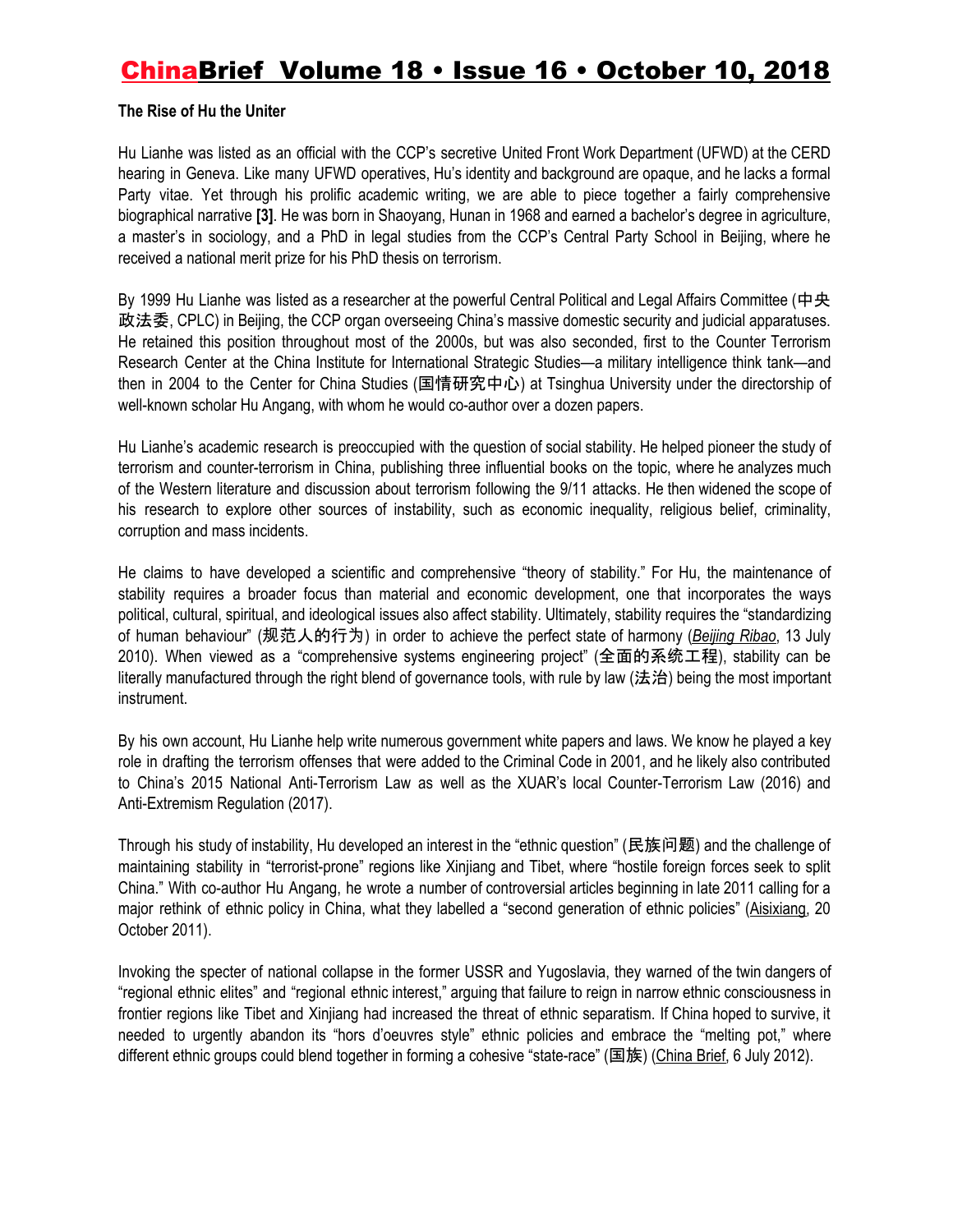Reflecting his security background, Hu Lianhe frequently warns against complacency, and calls on Party officials to "wake-up" (清醒), increase their "worrying mentality" (忧患意识), and blaze new policy trails. In his writing, sources of potential instability are everywhere. Yet, with their unique geographic, religious, and ethnic profiles, frontier regions like Tibet and Xinjiang are particularly venerable, and a "grave and present danger" to national security and the realization of the "China Dream."

As the more senior and influential author of their joint papers, Hu Angang (b. 1953) has attracted the lion's share of the attention. We are now in a better position, however, to appreciate the importance of Hu Lianhe and how his obsession with stability helped to not only influence the senior Hu but also shaped the direction of ethnic policies in China. While Hu Angang's influence might be waning [\(Duowei](http://news.dwnews.com/china/news/2018-08-06/60075731.html), 6 August), Hu Lianhe currently holds a number of important positions that make him arguably the most important Party official overseeing day-to-day Xinjiang work in Beijing, a fact reflected by his public appearance in Geneva.

#### **Shifting Ethnic Policy Priorities**

The rise of Hu Lianhe signifies two important shifts in ethnic policy in China: first, the strengthening of the CPLC and the UFWD in policy design, implementation and supervision; and second, the tacit acceptance of key elements of the second generation agenda, especially in the two key battle zones of Xinjiang and Tibet.

In the past, the State Ethnic Affairs Commission (SEAC) and State Administration for Religious Affairs (SARA) were responsible for overseeing and implementing ethnic and religious policy. These two functional bureaucracies under the State Council operate a network of local offices, known as "ethnic and religious affairs committees" (民 宗委), and coordinate a hierarchy of educational institutes aimed at generating ethnic cadres and knowledge ([China](https://jamestown.org/program/chinas-ethnic-policy-under-xi-jinping/) Brief, 19 October 2015). To reemphasize, they are both *government*, not Party bodies.

Under Xi Jinping, the authority of the state has eroded significantly, with the motto "the Party leads everything" (党 是领导一切的) emerging as a defining characteristic of the New Era. Earlier this year, SEAC and SARA were formerly placed under the direct supervision of the UFWD, with SARA completely absorbed ([Xinhua](http://www.gov.cn/xinwen/2018-03/21/content_5276191.htm#1), 21 March). Shortly after this restructuring, the UFWD announced the creation of a new office for Xinjiang work, with Hu Lianhe named the Deputy Director of the so-called Ninth Office (中央统战部九局), a position from which he appears to wield more power than its obscure and similarly-aged Director Yang Bingjian [\(Duowei](http://news.dwnews.com/china/news/2017-07-14/59825444.html), 14 July 2017).

The Party's CPLC has long played a key role in Tibet and Xinjiang policymaking through its control over the security apparatuses operating in the region. The ongoing securitization of China's western borderlands has increased the CPLC's importance, despite the fact that the current head Guo Shengkun does not hold a position on the Politburo Standing Committee. Hu Lianhe is currently the Deputy Head of the CPLC's Secretariat for Coordinating Xinjiang Work (中央政法委新疆工作协调领导小组办公室) (Anhui [Yuanjiang](http://news.dwnews.com/china/news/2017-07-14/59825444.html) wang, 6 April 2013), and since at least late 2012, he has also been listed as one of the deputy heads of the Secretariat for the Central Party Leading Small Group on Xinjiang Work (中央新疆工作协调小组办公室) [\(Pengpai](https://www.thepaper.cn/newsDetail_forward_1267650), 19 September 2014).

Following the 2008-9 ethnic riots in Lhasa and Urumqi, two new frontier strategies emerged alongside the continued emphasis on "leap frog-style" economic development. At the 2010 Central Tibet and Xinjiang Work Forums held in Beijing (Xinhua, 23 January 2010; Xinhua, 19 May 2010), Hu Jintao spoke about the importance of interethnic "mingling" (交融, *jiaorong*) and "stability maintenance" (维稳, *weiwen*) in ethnic work. In order to attenuate ethnic consciousness and forge a new sense of shared national belonging, top Party leaders called for a strengthening of interethnic mingling, which many defenders of the ethnic status quo immediately labelled a euphemism for ethnic "fusion" (融合) or even "Hanification" (汉化) [\(China](https://jamestown.org/program/xinjiang-work-forum-marks-new-policy-of-ethnic-mingling/) Brief, 19 June 2014). In his academic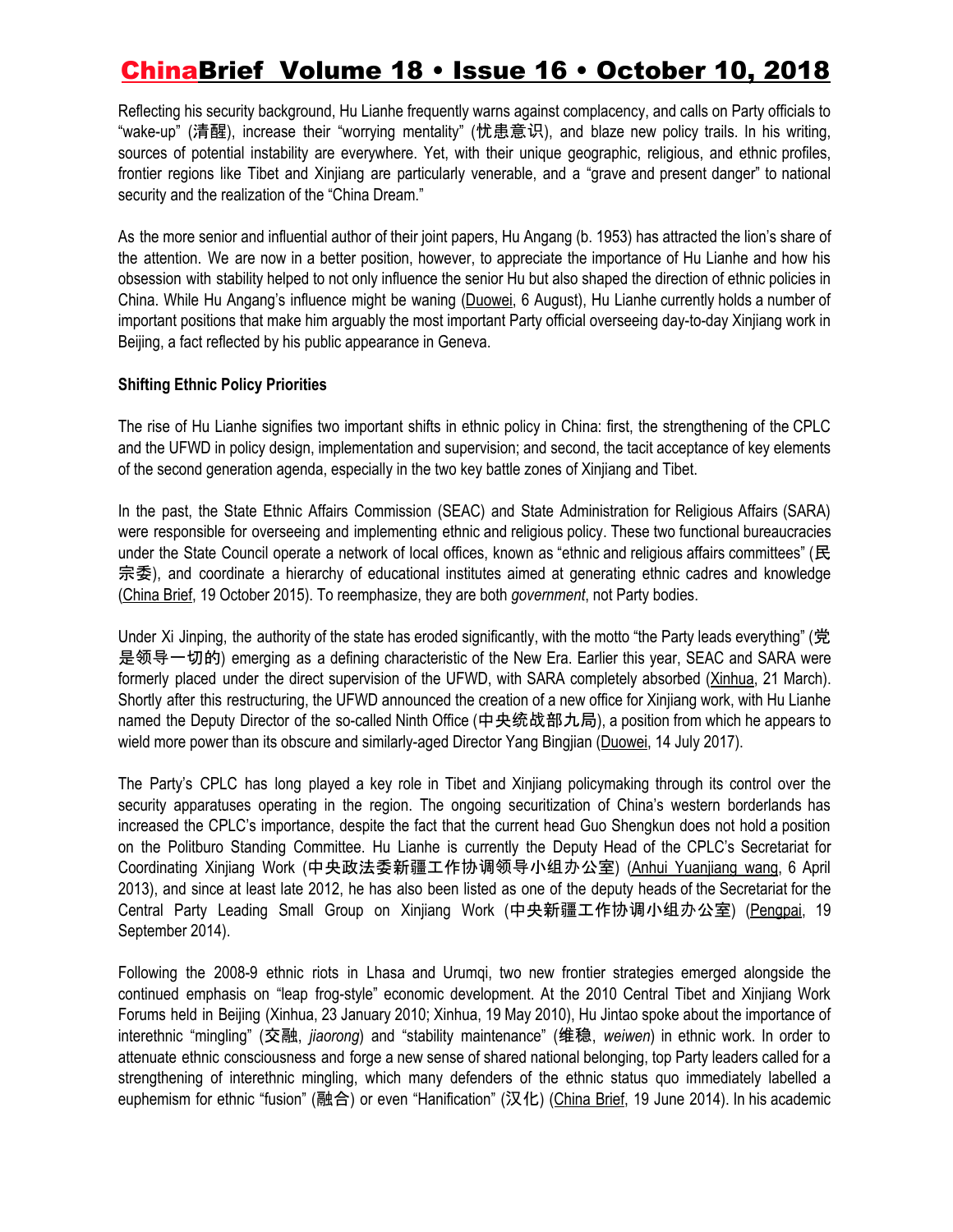writing, Hu Lianhe was an early and vocal champion of ethnic mingling, asserting its centrality to progress and the upholding of social stability.

Alongside this concept of mingling, Hu Jintao also stated, for the first time, "what is beneficial for national unity and social stability is an important criterion for evaluating the effectiveness of ethnic work." This focus on security opened the door for increased investments in policing and other security and surveillance methods in Xinjiang and Tibet [\(China](https://jamestown.org/program/xinjiangs-rapidly-evolving-security-state/) Brief, 14 March 2017). Upholding ethnic unity and stability is now the single most important performance indicator for cadre promotion in these two regions **[4]**.

The concepts of *jiaorong* and *weiwen* appear to have emanated with Jia Qinglin and Zhou Yongkang ([Menggu](http://mongoliinmedee1.blogspot.com/2013/09/blog-post_8538.html) [xinwen](http://mongoliinmedee1.blogspot.com/2013/09/blog-post_8538.html), 21 September, 2013), who at the time headed the UFWD and CPLC, respectively. However, Xi Jinping not only endorsed these concepts at the 2014 Central Ethnic Work Forum [\(China](https://jamestown.org/program/a-family-divided-the-ccps-central-ethnic-work-conference/) Brief, 7 November 2014), but has also transformed them into the driving logic of ethnic policy in the New Era, with hundreds of academic articles and policy documents exploring the centrality of these two policy "formulations" (提法).

### **The Cost of Stability**

In his remarks at the CERD hearing, Hu Lianhe claimed Xinjiang has been plagued by the "three evil forces" of terrorism, extremism and separatism since the 1990s, and the Party's efforts to shore up social stability "have won great support of people of all ethnic groups" [\(CERD](https://www.ohchr.org/EN/NewsEvents/Pages/DisplayNews.aspx?NewsID=23452&LangID=E), 13 August). "Xinjiang has been salvaged from the verge of massive turmoil," Chinese state media wrote in defense, preventing it from becoming "China's Syria or China's Libya" [\(Global](http://www.globaltimes.cn/content/1115022.shtml) Times, 12 August). Security is simply the cost of stability for Hu and other Party leaders, and must be "shouldered by people of all ethnicities in Xinjiang."

The radical shift in ethnic policy, however, exhibits an odd mix of hubris, paranoia, and frustration on behalf of top Party officials. Irritated by the slow pace of integration and violent acts of resistance in Xinjiang and Tibet, policy reformers like Hu Lianhe seek to supercharge nation-building through the adoption of more forceful yet blunt forms of mingling and securitization. "Stability is about liberating man, standardizing man, developing man," Hu Lianhe wrote in 2010, "and establishing the desired working social order" (*[Beijing](http://news.ifeng.com/opinion/politics/detail_2010_07/13/1763456_0.shtml) Ribao*, 13 July 2010).

Yet securitization and interethnic mingling are deeply incommensurate, with pre-emptive surveillance and coercive re-engineering eroding the trust and sociability required for genuine social cohesion and nation-building. Rather, the political re-education camps and classes in Xinjiang are signs of a regime that is losing patience, and seeks to use its newfound power to "mingle" and "standardize" the non-Han minorities out of existence. In deeply divided societies like Xinjiang and Tibet, force begets instability, which in turn justifies more security. In the process, the stability that Hu Lianhe desires becomes increasingly elusive.

*James Leibold is an Associate Professor in Politics and Asian Studies at La Trobe University in Melbourne* Australia, and an expert on ethnic theory, policy and conflict in contemporary China. He is the author and co-editor of four books and over twenty-five peer-reviewed articles and book chapters, and a frequent contributor to the *international media on these topics.*

### **Notes**

**[1]** In the written [English](https://twitter.com/i/moments/edit/1034983653267230720) transcript of Hu's statement, he denies the existence of both "re-education centers" and "counter-extremism training centres," but the second term was omitted from his oral statement.

**[2]** For additional information, see Jessica Batke, "Central and Regional Leadership for Xinjiang Policy in Xi's Second Term," *China Leadership Monitor*, no. 56 (2018): 1-13; and James Leibold, *Ethnic Policy in China*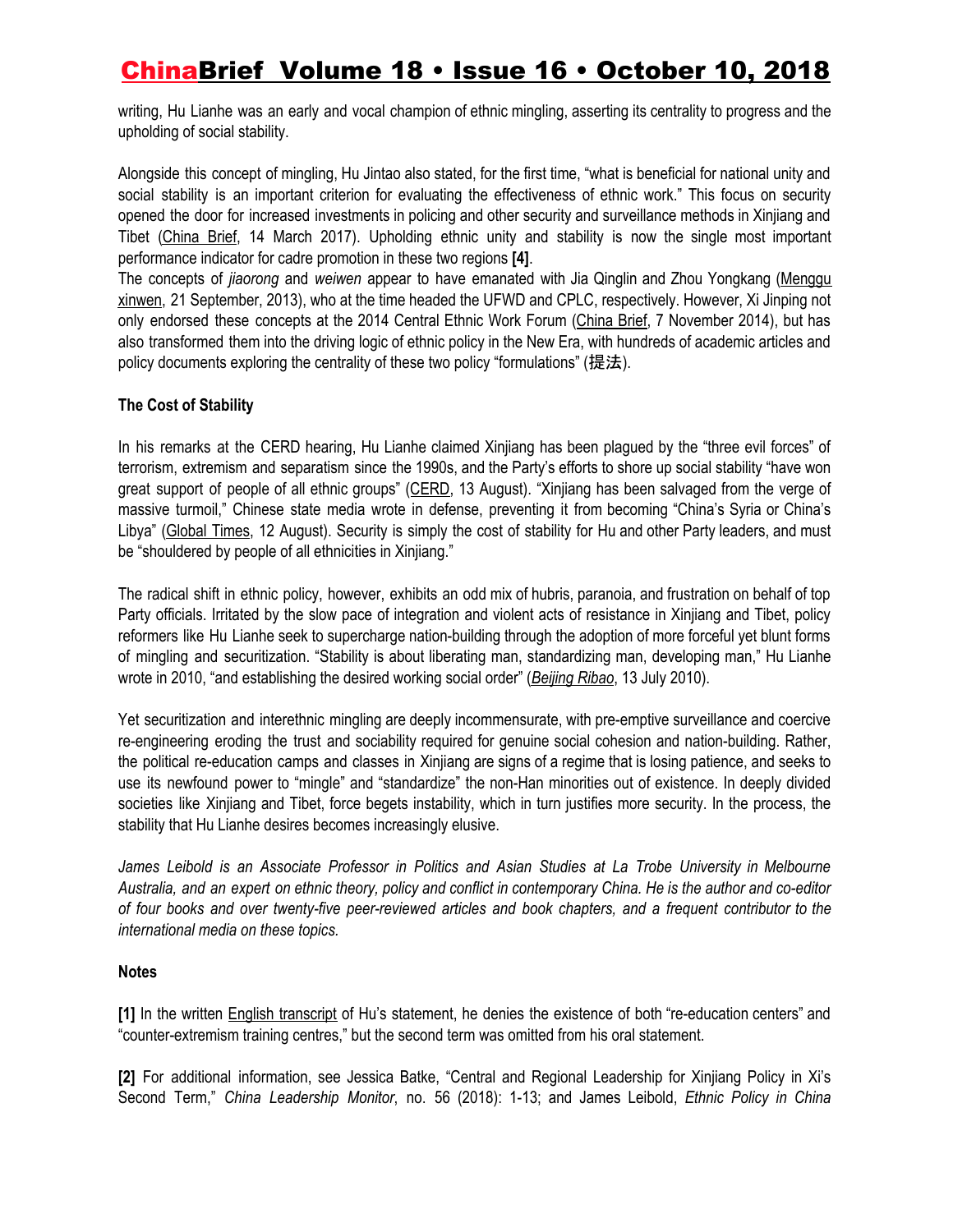(Honolulu: East-West Center, 2013). The circus metaphor is borrowed from Vivienne Shue and Patricia M. Thornton, "Introduction," in *To Govern China* (Cambridge: Cambridge University Press, 2017): 22.

**[3]** The following is based on my analysis of over twenty-five books and articles either authored or co-authored by Hu Lianhe between 1999 and 2017. A full list of references are available from the author upon request.

**[4]** For more information on this, see Ben Hillman and Gray Tuttle, eds., *Ethnic Conflict and Protest in Tibet and Xinjiang* (New York: Columbia University Press, 2016): 29-30.

\*\*\*

### **Grasping Power with Both Hands: Social Credit, the Mass Line, and Party Control** *By Samantha Hoffman*

The Chinese Communist Party (CCP) has long claimed that only it can lead the Chinese people to prosperity. This claim underlies Deng Xiaoping's famous saying that China must "grab with both hands, grasping firmly with both" (两手抓, 两手都要硬). Implied in Deng's message is that the CCP's political control must be made inseparable from China's social and economic development **[1]**.

Throughout its history, the CCP has used concepts like the "Mass Line" and "social management" to put this idea into practice, efforts which have carried over into attempts to build a "spiritual civilization" and a more "service-oriented" government. The Party's goal is to embed "correct" ideological and moral behavior into individuals and institutions, so they will automatically make choices that uphold Party power. According to the CCP, this requires the establishment of a socialist system of ideology and morality, as well as a socialist legal system, all of which must be compatible with the PRC's socialist market economic system (Ex: [NPC.gov](http://www.npc.gov.cn/npc/oldarchives/zht/zgrdw/common/zw.jsp@label=wxzlk&id=329958&pdmc=1504.htm), April 7, 2004).

Although these efforts are designed to foster a more prosperous, better-functioning economy, they cannot be separated from the Party's overriding political objectives. The CCP's development of the 'social credit' system is, in this sense, another step in the Party's long exploration of ways to fuse political control and economic prosperity. The expanding global reach of China's economy means that the fusion of social and political control social credit represents will be used to bend entities outside China's borders towards the Party's political objectives, as dozens of international airlines, including four US airlines, recently discovered.

### **Social Credit and Civil Aviation**

On April 25, the Civil Aviation Administration of China (CAAC), the PRC's civilian airline regulator, sent dozens of international airlines letters demanding that their websites be changed to show Taiwan as a part of the People's Republic of China (*[SCMP](https://www.scmp.com/news/china/diplomacy-defence/article/2152459/beijings-demand-refer-china-taiwan-still-being-defied)*, April 25).

The letter the CAAC sent to United Airlines was made public. In it, the CAAC said "our bureau will take further measures according to regulations, including on the basis of Article 8, Section 11 of the 'Civil Aviation Industry Credit Management Measures (Trial Measures)', and make a record of your company's serious dishonesty and take disciplinary actions against your company in accordance with Chapter 3 of the Measures."

Unlike the majority of international airlines, four US carriers—with United Airlines among them—delayed implementing the changes until late July. A 'compromise' the US airlines arrived at saw them remove references to Taiwan as a separate country, without adding "People's Republic of China/China" after the names of Taiwanese destination cities (*The [Washington](https://www.washingtonpost.com/opinions/global-opinions/china-takes-its-political-censorship-global/2018/07/26/898d40dc-90f6-11e8-bcd5-9d911c784c38_story.html) Post*, July 26)*.* According to a knowledgeable source, this compromise was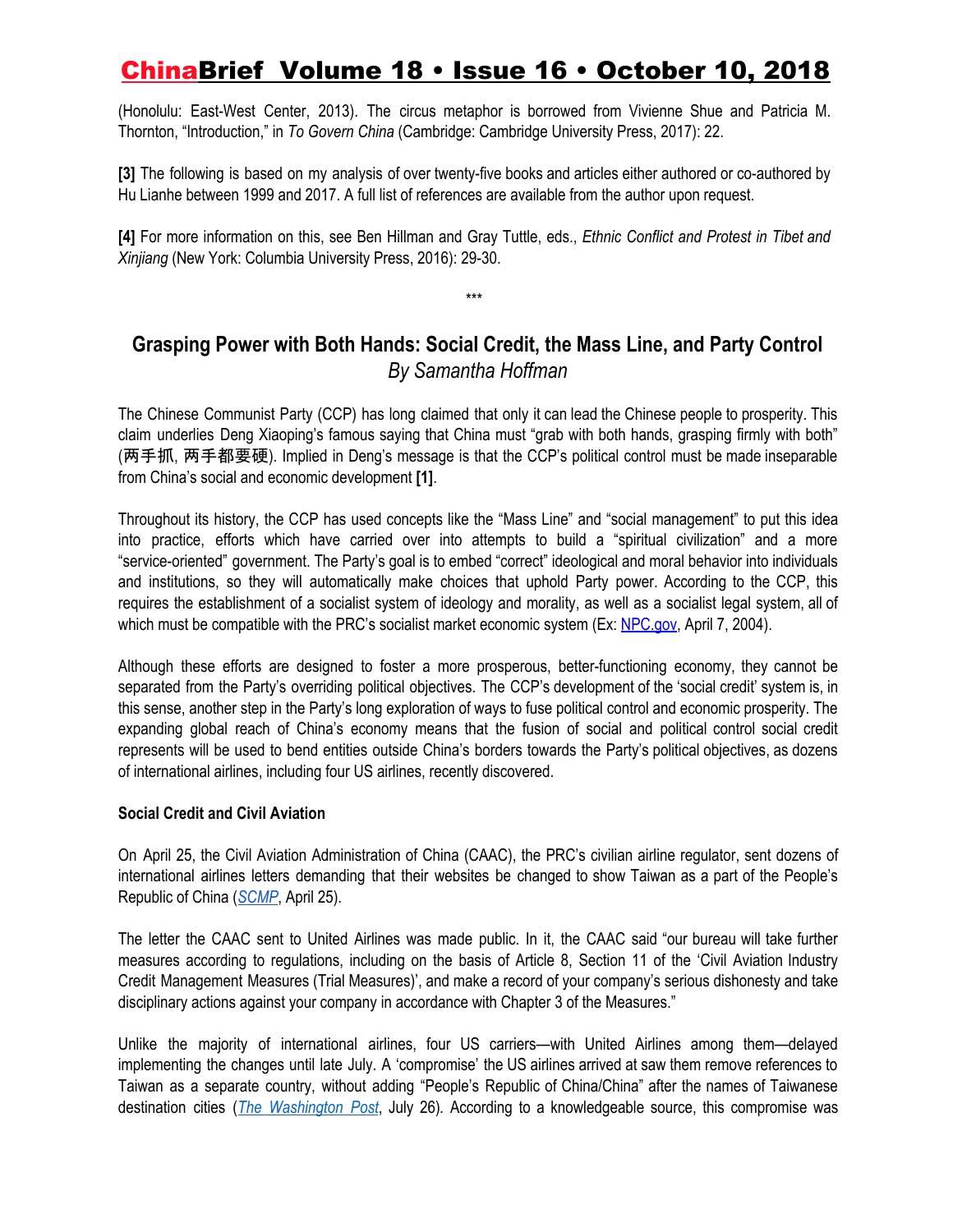reached only after Chinese authorities rejected other efforts, including a proposal for the airlines to create separate, PRC-specific websites. Only submission on a global scale, even for airline websites facing markets having nothing to do with the PRC, would satisfy the CAAC.

The CAAC used the trial version of the *Civil Aviation Industry Credit Measures* (民航行业信用管理办法 (试行)) —written expressly to support the construction of the China's social credit system—to force foreign airlines to comply with its political demands **[2]**. Airlines that failed to comply would see their "act of serious dishonesty" recorded on their credit records. Chapter 3 of the Measures, cited in the United letter, describes how an act of "serious dishonesty" can result in more frequent inspections of the concerned individuals/parties, and states that they should be penalized as severely as possible.

Chapter 3 also stipulates that any "serious dishonesty" will be recorded on an aviation industry credit platform, and shared with other credit platforms, including "Credit China", "Credit Transportation" and the "National Enterprise Credit Information Publicity System". This suggests that the aviation credit platform is supposed to automatically feed into national-level credit platforms, an assumption that makes sense, considering that Chapter 3 also stipulates that numerous other PRC government agencies should be informed of any "serious" dishonesty, and seek to implement joint disciplinary measures.

### **A Mass Line for the 21st Century**

The CAAC's choice to use the civil aviation credit measures to force airlines to comply with its political demands are especially significant when viewed in light of the Party's larger "social governance" goals.

As the Party defines it, social credit is meant to support "social governance" in addition to economic development ([Gov.cn](http://www.gov.cn/zhengce/content/2014-06/27/content_8913.htm), June 27, 2014). Social governance (also called "social management" in the CCP's parlance) is the process of automating "public participation" and "self-management" ([MERICS,](https://www.merics.org/sites/default/files/2017-12/171212_China_Monitor_44_Programming_China_EN_.pdf) December 12, 2017). Through "self-management", Party leaders seek to solidify their control by inducing the "masses"—consisting of both society and the Party rank-and-file—to participate in their own management (*[China](https://jamestown.org/program/managing-the-state-social-credit-surveillance-and-the-ccps-plan-for-china/) Brief*, August 17, 2017).

Although the term "public participation" might carry democratic connotations for western ears, the process is not remotely democratic. "Public participation" as the Party understands it today is, by and large, an updated version of the Maoist organizational concept of the "Mass Line". The Mass Line was the term used in Maoist-era China to describe the Party leadership's process for shaping, managing and responding to society's demands, in the service of their primary objective: protecting and expanding the Party's power. In Mao's China, the Mass Line relied on ideological mass mobilization, using Mao Zedong's personal charisma, to force participation.

After Mao passed from the scene and Deng launched Reform and Opening, ideology did not become irrelevant, but ideological mobilization could no longer be the primary tool of the Mass Line process. Instead, the CCP was forced to reinvent its tactics for fusing political control with economic and social development, finding new ways to keep the Party in power as central planning was rolled back and the PRC economy took off. "Public participation" and "self-management" in the reform era had to be re-defined as collective adherence to the unified moral and spiritual Party guidance underlying the pursuit of CCP-defined social and economic development goals (Ex: *People's Daily* [Archive], May 20, 1991; *People's Daily* [Archive] December 19, 2002).

#### **Service-Oriented Management**

Operationalizing the Mass Line in the reform era required that the Party to improve its capacity to solve problems and deliver social services. This is often described as a "service oriented" government (Ex: *People's Daily* [Archive],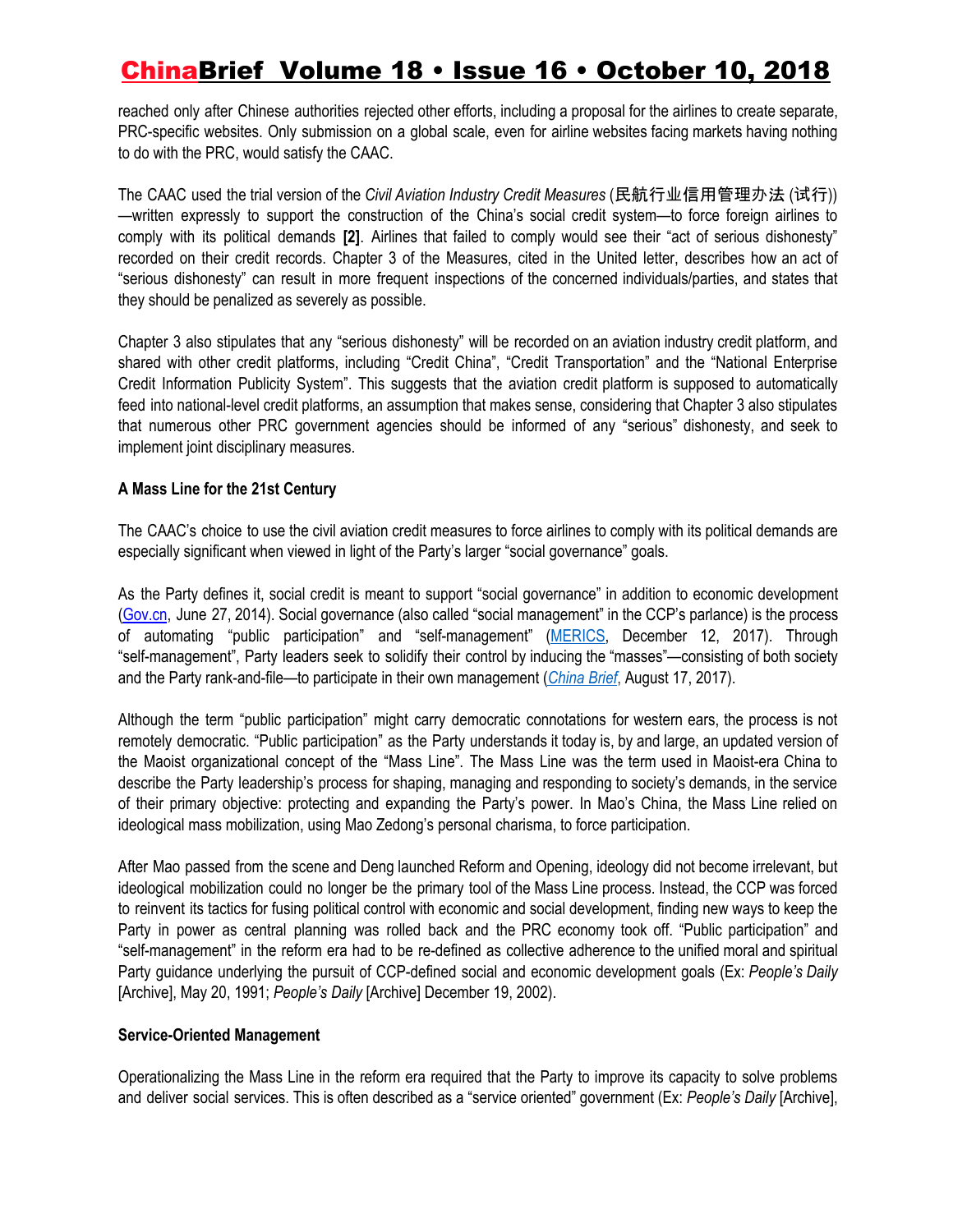March 11, 2005). The social credit system's efforts to unify data, monitoring, and record-keeping across disparate government platforms is a direct descendant of service-oriented government.

Better intra-government coordination is integral to social management. According to one 2016 Xinhua article on the subject, the goal is that "each member of society as being integrated into the social management process." As a result, it elaborated, "society's self-management ability will not only improve, but [it will] also force greater professionalization of institutions," where 'professionalization of institutions' refers to a better-coordinated, better functioning government ([Xinhua](http://www.xinhuanet.com/comments/2016-01/26/c_1117891607.htm), January 26, 2016).

Social credit is the culmination of a drive for technical coordination that began, perhaps somewhat appropriately, in 1984. Between 1984 and 1990, the State Council approved plans to develop national information systems in about a dozen areas, including the economy, banking, electrical power, civil aviation, statistics, taxation, customs, meteorology and disaster mitigation **[3]**.By 1993, these early e-government plans turned into projects initially known as the "Three Golden" projects. These were: "Golden Bridge", a national information network and communications project; "Golden Gate" a customs informatization project; and "Golden Card", related to credit card and electronic banking development **[4]**. Gradually the initiative expanded to about a dozen projects between 1995-1999, among them the famous "Golden Shield" project (*[China](https://jamestown.org/program/managing-the-state-social-credit-surveillance-and-the-ccps-plan-for-china/) Brief*, August 17, 2017).

The Golden Projects were the starting point for "unified planning", "unified standards", "unified coordination" and "unified deployment", of policies driving informatization of government departments across the country **[5]**. More than data integration, cross-agency coordination also requires streamlining administrative procedure. In his report to the 15th Party Congress in 1997, for example, then-CCP General Secretary Jiang Zemin noted that a bloated, inefficient bureaucracy hampers economic development, and the Party's ability to manage both itself and its relationship with society. His prescription was the establishment of a "highly efficient, well-coordinated and standardized administrative system" **[6]**. Streamlining administration does more than improve the government's capacity to provide advertised administrative services; it also unifies processes and removes the obstacles required for systems like social credit to function as intended.

### **Future Outlook**

There are those who argue that the transparency and interpersonal trust social credit will help engender make it a natural expression of the PRC government's healthy desire to better administer its enormous, chaotic country. But if social credit remains true to the spirit of its Mass Line and "service oriented government" forerunners, it will be an inherently problematic initiative.

Jiang Zemin's efforts at administrative coherence and efficiently were intimately connected with his desire to build a cohesive ideological and moral system, summed up in the second of his "Three Represents" maxim on the "orientation of China's advanced culture". As one contemporary article explained:

We must better persist fin upholding] the directive to "grab with both hands, grasping firmly with both", and promote the progress of society as a whole... Every year, various bills and articles have been raised on this issue, [including] ... how to reinforce and maintain the guiding position of Marxism, [and] how to establish an ideological and moral system that can adapt to the market economy .... At bottom, this is a question of how *to address the [future] direction of advanced culture. The 'Three Represents' have taken a novel approach to offering guidance on the construction of [this] culture."* [\(People's](http://www.people.com.cn/GB/shizheng/7501/7509/20020305/679362.html) Daily, March 5, 2002)

These systems of ideology and morality are the tools the Party leans on to justify the systematic persecution of groups and individuals that challenge its control. For example, Jiang Zemin used the Three Represents as a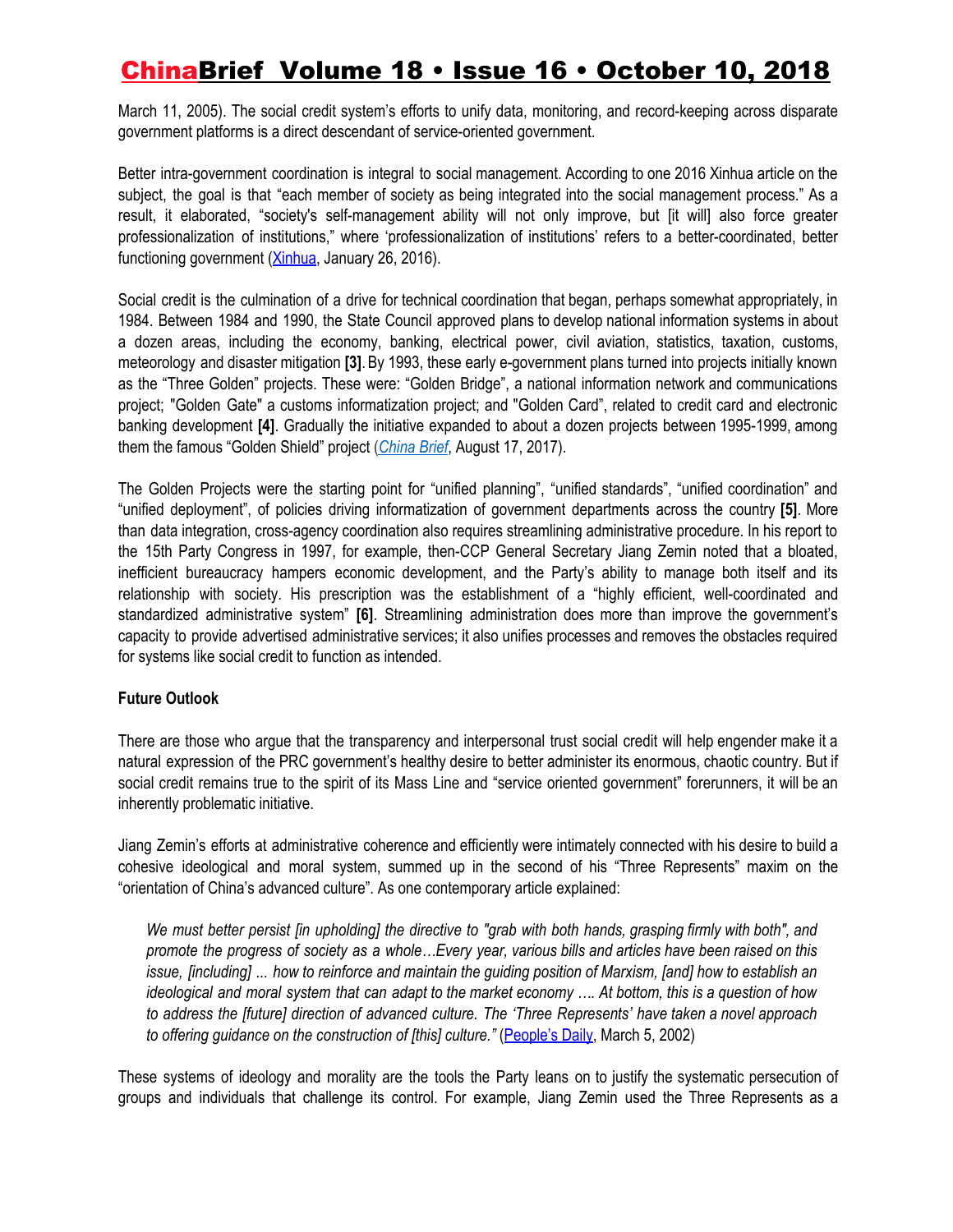justification for the persecution of Falun Gong from 1999 onward, framing it as a question of correct ideology and morality (*[Guangming](http://www.people.com.cn/GB/guandian/29/163/20010320/421204.html) Daily,* March 20, 2001).

Falun Gong posed an especially serious threat, since its 1999 sit-in demonstration in front of Zhongnanhai was organized, in part, by Party members, including senior PLA, PAP, and MSS members, using Party technological resources associated with e-governance projects **[7]**. But threats to the Party's ability to "manage society" are not geographically contained. International events like the "Color Revolutions" of the early 2000s demonstrated that a breakdown in narrative control can be the starting point of a "peaceful evolution", and can be driven, in the Party's view, by the interference of "hostile foreign forces" **[8]**.

As the CAAC's demand of foreign airlines demonstrated, the social credit system may provide a useful, administratively unified platform for addressing these threats, at home and abroad, in ways unattainable by previous systems of social management.

Samantha Hoffman is a Visiting Academic Fellow at the Mercator Institute for China Studies and a Non-Resident *Fellow at the Australian Strategic Policy Institute*

### **Notes**

[1] For more information on the connotations of Deng's phrase, see for instance: Fengcheng Yang, ""两手抓"的源 起、内涵与演变 (Origins, Connotations and Evolution of "Grabbing with Both Hands")", Guangming Daily, 23 February 2011.

[2] The Civil Aviation Industry Credit Measures were written to implement the spirit of two key plans related to social credit, according to the first paragraph of the measures: the "Social Credit System Construction Planning Outline (2014-2020)" and the "Guiding Opinion from the State Council Relating to the Construction and Perfection of the System for Collective Encouragement of Honesty and Collective Punishment of Dishonesty, in order to Accelerate the Construction of Social Trust".

[3] See, for example: Xiaomei Chen, *Occidentalism : a theory of counter-discourse in post-Mao China* (New York; Oxford: Oxford University Press, 1995), 28-29; Anne-Marie Brady, Marketing dictatorship : propaganda and thought work in contemporary China, 25; Xueliang Ding, The Decline of Communism in China: Legitimacy Crisis, 1977-1989 (Cambridge: Cambridge University Press, 1994), 123.

[4] Additional detail on this question can be found in Hongren Zhou, Hongyuan Xu, Yuxian Zhang, Changsheng Wang, and Xinhong Zhang, 中国电子政务发展报告 *No.1 (China E-Government Development Report No. 1)* 电 子政务蓝皮书 (Blue Book of Electronic Development) (Beijing: Social Sciences Academic Press, 2003); 中国电 子政务发展报告 *No. 2 (China E-Government Development Report No. 2)* ed. Chengsheng Wang, 电子政务蓝 皮书 (Blue Book of Electronic

[5] 中国软件和信息服务业发展报告 (2011) (Report on China's Software and Information Service Industry (2011)), ed. Ying Li, 软件和信息服务业蓝皮书 (Blue Book of Software and Information Service Industry) (Beijing: Social Sciences Academic Press, 2011), 73.

[6] For instance, see "Jiang Zemin's Report at 15th Party Congress of the Communist Party of China," *Beijing Review*, March 25, 2011: <[http://www.bjreview.com.cn/document/txt/2011-03/25/content\\_363499\\_11.htm>](http://www.bjreview.com.cn/document/txt/2011-03/25/content_363499_11.htm).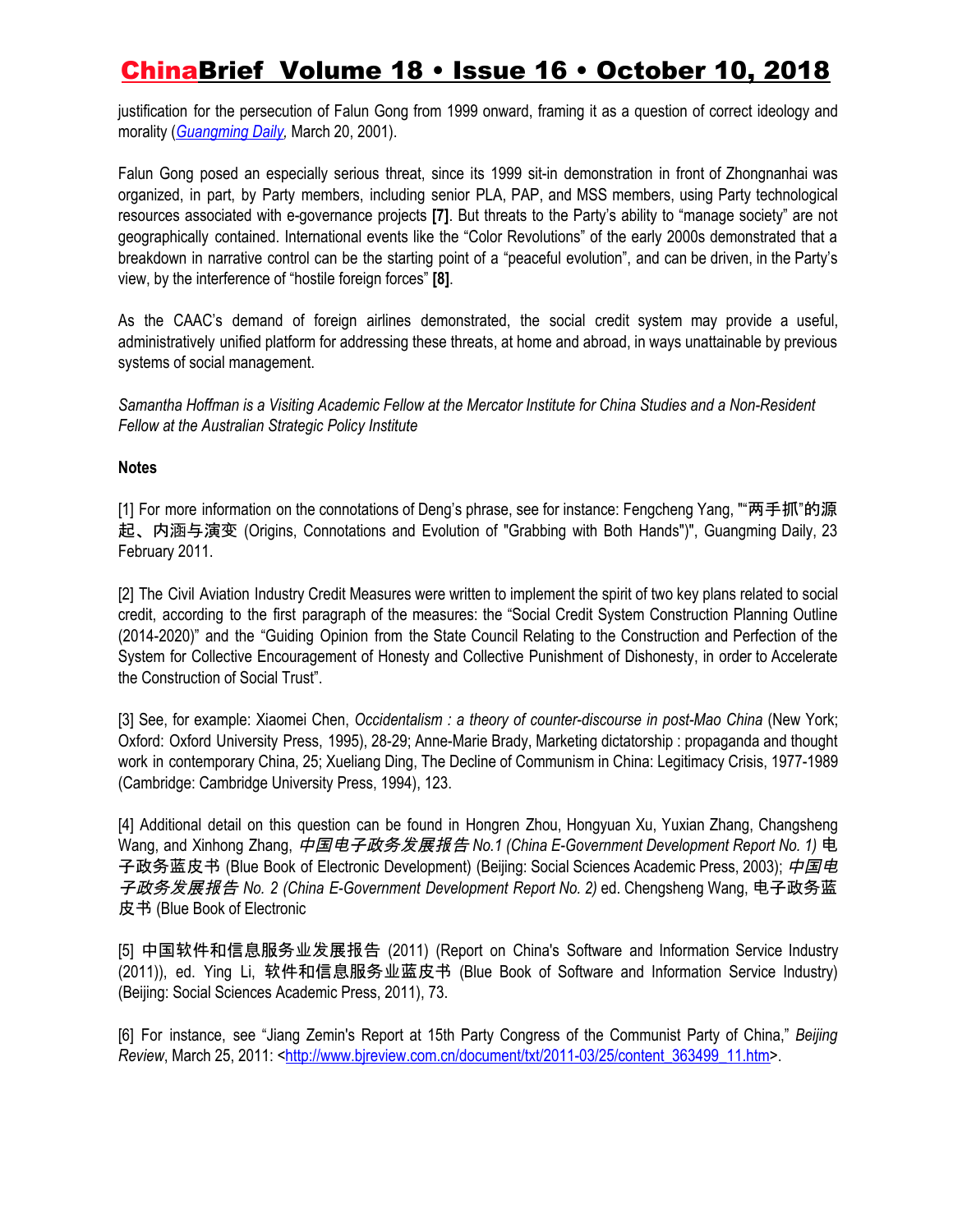[7] Details of the protests are available in John Pomfret. "China Sect Penetrated Military and Police." The Washington Post, 7 August 1999; Seth Faison. "Ex-General, Member of Banned Sect, Confesses 'Mistakes,' China Says." *The New York Times*, 21 July 1999; Joseph Fewsmith, *Elite Politics in Contemporary China* (Armonk, N.Y.: M.E. Sharpe, 2001), 145; Nigel Inkster, *China's Cyber Power*. (London: Routledge for the Institute of International and Strategic Studies, 2016), 24; and John Pomfret. "China Charges 4 Sect Leaders: Trial Would Be First in Beijing During Crackdown on Falun Gong." *The Washington Post*, 1 November 1999.

[8] Titus C. Chen, "China's Reaction to the Color Revolutions: Adaptive Authoritarianism in Full Swing," *Asian Perspective* 34, no. 2 (2010): 1-2.

### **A Look at the PLA Air Force and Navy Air Force's Youth Aviation Programs** *By Aaron Jensen*

**\*\*\***

As the People's Liberation Army Air Force (PLAAF) and the People's Liberation Army Navy Air Force (PLANAF) prepare for more challenging missions and continue to integrate more advanced aviation platforms into their inventory, their need for talented and experienced pilots and aviators is increasing. To help meet this need, the PLAAF and PLANAF have developed a number of youth aviation schools (青少年航空学校) to provide flight training to select high school students **[1]**. The aim of this program is to help supply the Air Force Aviation University (空军航空大学), the Naval Aviation University (海军航空大学) and other military colleges and civilian aviation universities with talented students who have been both carefully vetted for suitability and interest in aviation, and provided with basic aviation instruction.

The PRC's interests are becoming increasingly global, confronting the PLAAF and PLA Navy (PLAN) are facing new tasks and challenges. The PLAAF is seeking to become a "strategic air force" (战略空军), which includes the ability to protect China's national interests at home and abroad, and attaining capabilities on par with major powers ([China](https://jamestown.org/program/chinas-search-for-a-strategic-air-force/) Brief*,* October 2, 2015). The development of aircraft carriers has also created huge demand for well trained fighter pilots within the PLANAF [\(ChinaMilitary](http://eng.chinamil.com.cn/view/2018-09/19/content_9290445.htm), September 19).

But aviator quality and capability continues to be a major limiting factor for the PLA. According to a recent study on pilot training, PLAAF pilots are struggling to adjust to concepts and tasks related to new training missions. The study found that PLAAF pilots often lack the necessary tactical skills to perform exercises, and frequently still rely heavily on ground control for their maneuvers, which limits pilot autonomy. Pilots also frequently display lax discipline, have trouble coordinating with other PLAAF branches, and are unable to adapt to in-flight changes, which leads to mission failure (The [National](https://nationalinterest.org/blog/the-buzz/chinas-plaaf-pilot-training-program-undergoes-major-overhaul-18205) Interest, October 27, 2016). Faced with these challenges, the PLAAF and PLAN view youth aviation schools as a means to help improve the quality and quantity of their pilots and aviators, starting at a very young age.

In 2011 the PLAAF initiated an experimental youth aviation program at two high schools in Wuhan and Changchun. In 2014, this program produced 96 graduates, 40% of whom were accepted into university aviation programs, including the joint programs between the Air Force Aviation University and Beijing University, Tsinghua University and the Beijing University of Aeronautics and Astronautics (PLA [Daily](http://www.81.cn/jfjbmap/content/2018-09/03/content_214907.htm), September 3). The PLAAF expanded and institutionalized the youth aviation program in 2015, when the former General Political Department of the PLA, along with the Ministry of Education and the Ministry of Public Security, issued the "Implementation Measures for the Construction of Air Force Youth Aviation Schools" (空军青少年航空学校建设实施办法) and established 16 air force youth aviation schools at provincial-level, demonstration high schools (示范高中) in 11 provinces (PRC Ministry of National [Defense,](http://www.mod.gov.cn/services/2017-11/07/content_4796817.htm) November 7, 2017). In 2015 the PLANAF established its own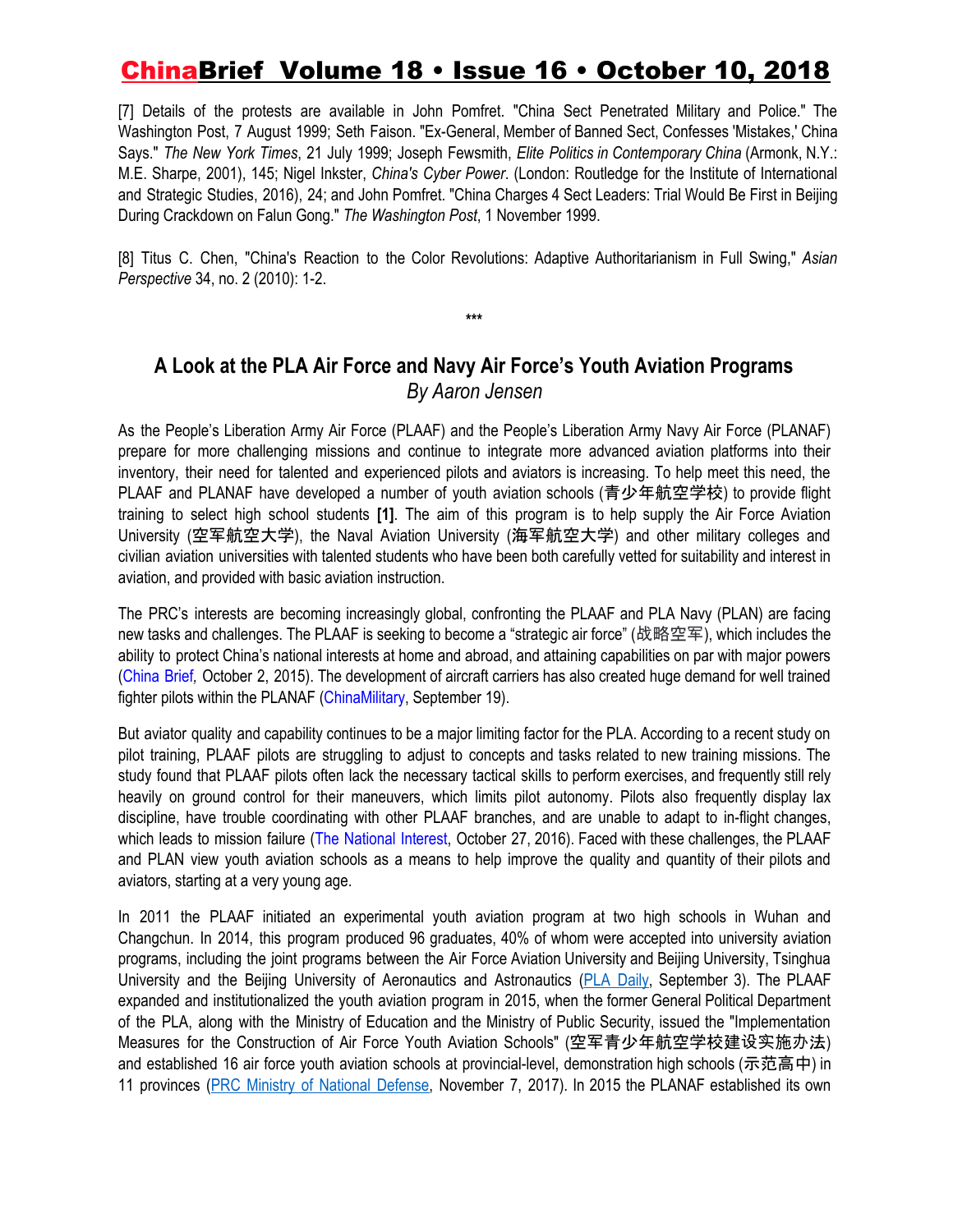experimental aviation programs in two high schools, expanding to nine schools in 2017. It plans to open six more in the future [\(www.sdclyz.cn](http://www.sdclyz.cn/clcmw/hhsyb/2015/10/31/000000.shtml), October 31, 2015; [People's](http://military.people.com.cn/n1/2018/0719/c1011-30156885.html) Daily, July 19).

Youth aviation schools are viewed as a key factor in the development of top aviation talent. According to a researcher at the PLAAF Aviator Recruitment Bureau (空军招飞局), early flight training experience was a key factor in the successful combat performance of many of the most successful military aviators in history ([ChinaNews](http://www.chinanews.com/m/mil/2015/03-25/7156831.shtml), March 25, 2015). The PRC has previous experience with youth aviation programs and has used flying programs to expose young people to aviation. In 1955 China established 77 gliding schools for junior high school students. By 1979, the program had produced 12,000 flight students, many of whom became aviators and senior leaders [\(](http://www.81.cn/jfjbmap/content/2018-09/03/content_214908.htm)PLA [Daily,](http://www.81.cn/jfjbmap/content/2018-09/03/content_214908.htm) September 3).

Admission to the youth aviation programs is very selective; students are recruited from among the top junior high school graduates. Applicants must be between the ages of 14 to 16, have academic scores in the top 15% of their class, be in excellent health, meet height and weight requirements, and have excellent eyesight. Candidates go through a detailed and comprehensive physical and psychological examination; the medical portion alone includes 240 separate examination items. In addition to physical and academic requirements, applicants must also have proper political qualifications (China [Military](http://photo.81.cn/pla/2017-05/23/content_7606375.htm), May 23, 2017).

Interest on the part of young people in the youth aviation schools appears high. In 2017, there were 10,473 applicants from the three provinces of Liaoning, Jilin and Heilongjiang alone (China [Military](http://photo.81.cn/pla/2017-05/23/content_7606375.htm), May 23, 2017). The PLAAF seeks to recruit about 1,000 students into its program each year (China [Military,](http://www.81.cn/jmywyl/2017-11/17/content_7830118.htm) November 17, 2107), while PLANAF will likely seek a similar number when it expands its program from the current nine schools, to fifteen schools.

Youth aviation schools are paired with high quality provincial-level high schools, which are funded by the provincial government, and recruit students from the entire province. Students in the youth aviation programs take normal high school courses in addition to their aviation classes and training. The actual aviation training program consists of three years of classes in national defense education, military fitness, aviation knowledge, and flight training ([ChinaMilitary](http://photo.81.cn/pla/2017-05/23/content_7606375.htm), May 3, 2017). In their first year, students receive instruction in basic aviation topics such as aviation theory, navigation, meteorology, and aviation rescue. Students are introduced to flight simulators during their second year. At the end of the second year, students spend half a month during the summer in flight training.

In previous years, flight training was contracted out to local civilian flight schools, but in 2018 the PLAAF took over this responsibility and began to train students according to Air Force Aviation University training methods. 800 students from youth aviation schools were sent to flight training at the Air Force Aviation University's six affiliated training locations. Students receive flight instruction in the CJ-6, the PLAAF's basic trainer for all aircraft, and take five orientation flights during the summer training session. Students also make visits to nearby military installations to receive lectures from senior aviators (PLA [Daily,](http://www.81.cn/jfjbmap/content/2018-09/03/content_214908.htm) September 3). During this period of training, students are evaluated by a team of cadres from the Air Force Aviation University [\(Apple](http://www.applews.com/2018/07/%E9%AB%98%E4%B8%AD%E7%94%9F%E9%96%8B%E9%A3%9B%E6%A9%9F%EF%BC%81%E7%A9%BA%E8%BB%8D%E9%9D%92%E5%B0%91%E5%B9%B4%E8%88%AA%E7%A9%BA%E5%AD%B8%E6%A0%A12016%E7%B4%9A800%E9%A4%98%E5%90%8D%E5%AD%B8%E7%94%9F/) News, July 24, 2018), graded on their performance, with the points accrued added to the students' college entrance exam to form a combined score (Ministry of National [Defense,](http://www.mod.gov.cn/services/2017-11/07/content_4796817.htm) November 7, 2017).

In contrast to the PLAAF, the PLANAF continues to utilize civilian flight schools to train students. Students are taught basic theory and undergo simulator training. Students receive about ten total hours of flight training in a Cessna 172, during which they are accompanied by a senior instructor. The navy sends aviators from the Naval Aviation College and local navy units to oversee the quality and safety of the training, during which students are evaluated and graded by PLAN cadres (China Military [Network](https://military.china.com/news/568/20180718/32700745_all.html), July 18).

Students in youth aviation schools are provided with free tuition and receive a stipend for food and living expenses. They live in separate dormitories and receive several sets of uniforms. The air force offers 10,000 RMB (\$1,470) a